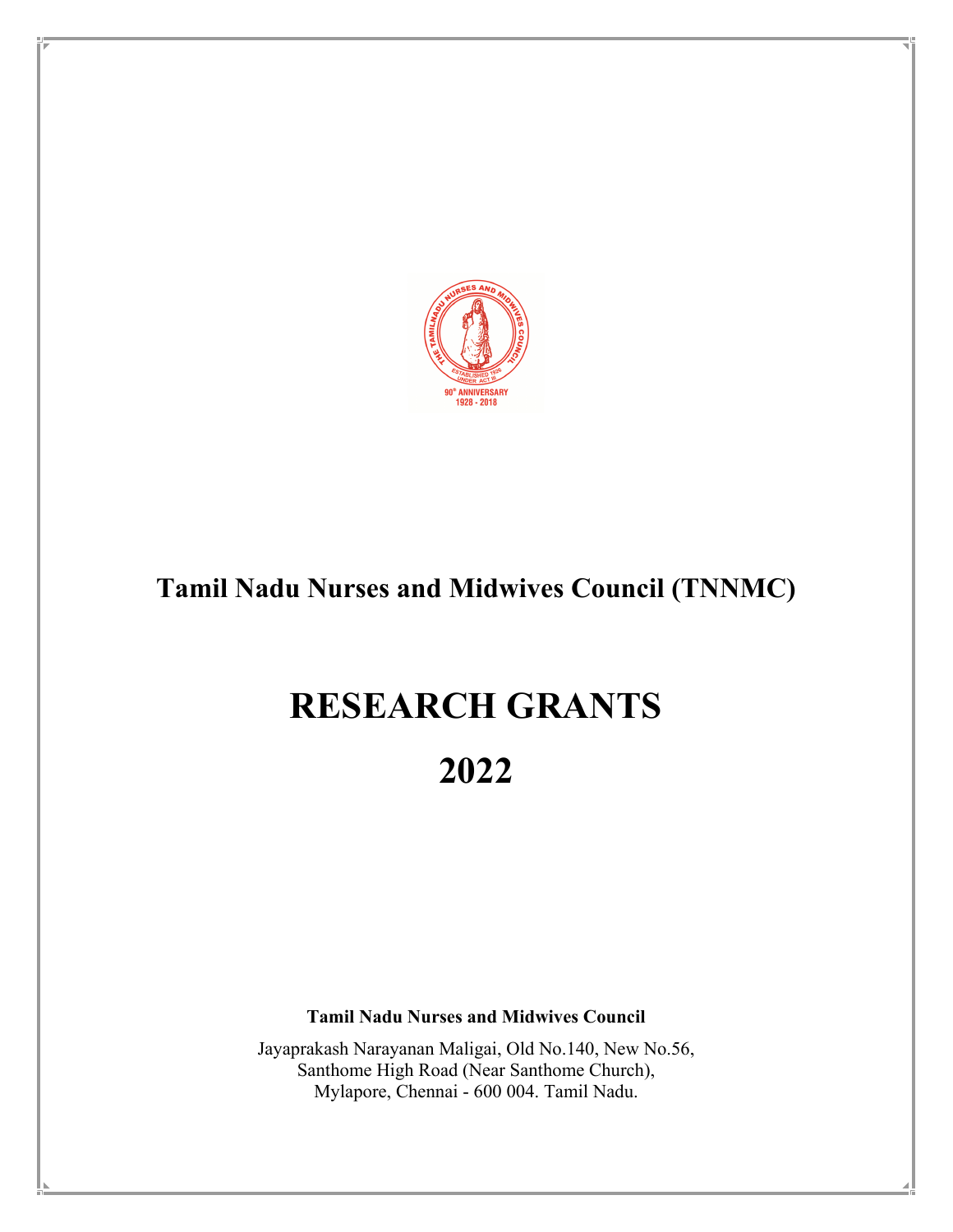## **Table of Contents**

| $\bullet$                                                        |  |
|------------------------------------------------------------------|--|
|                                                                  |  |
|                                                                  |  |
|                                                                  |  |
|                                                                  |  |
| <b>PART A: Research Grant Application</b>                        |  |
|                                                                  |  |
| <b>Appendices</b>                                                |  |
| $\bullet$                                                        |  |
| $\bullet$                                                        |  |
| Biodata of the Principal Investigator / Co - Investigator 16     |  |
| $\bullet$                                                        |  |
| <b>PART B: Research Proposal</b>                                 |  |
|                                                                  |  |
| <b>Appendices</b>                                                |  |
| $\bullet$                                                        |  |
| $\bullet$                                                        |  |
|                                                                  |  |
| <b>PART C: Research Grant Process</b>                            |  |
|                                                                  |  |
|                                                                  |  |
|                                                                  |  |
|                                                                  |  |
|                                                                  |  |
| <b>Appendices</b>                                                |  |
| Criteria for Review of Research Grant Application33<br>$\bullet$ |  |
|                                                                  |  |
|                                                                  |  |
|                                                                  |  |
|                                                                  |  |
| Guidelines for submission of Draft Report/ Final report41        |  |
|                                                                  |  |
|                                                                  |  |
| Format for Unspent Amount of the Research Grant45                |  |
|                                                                  |  |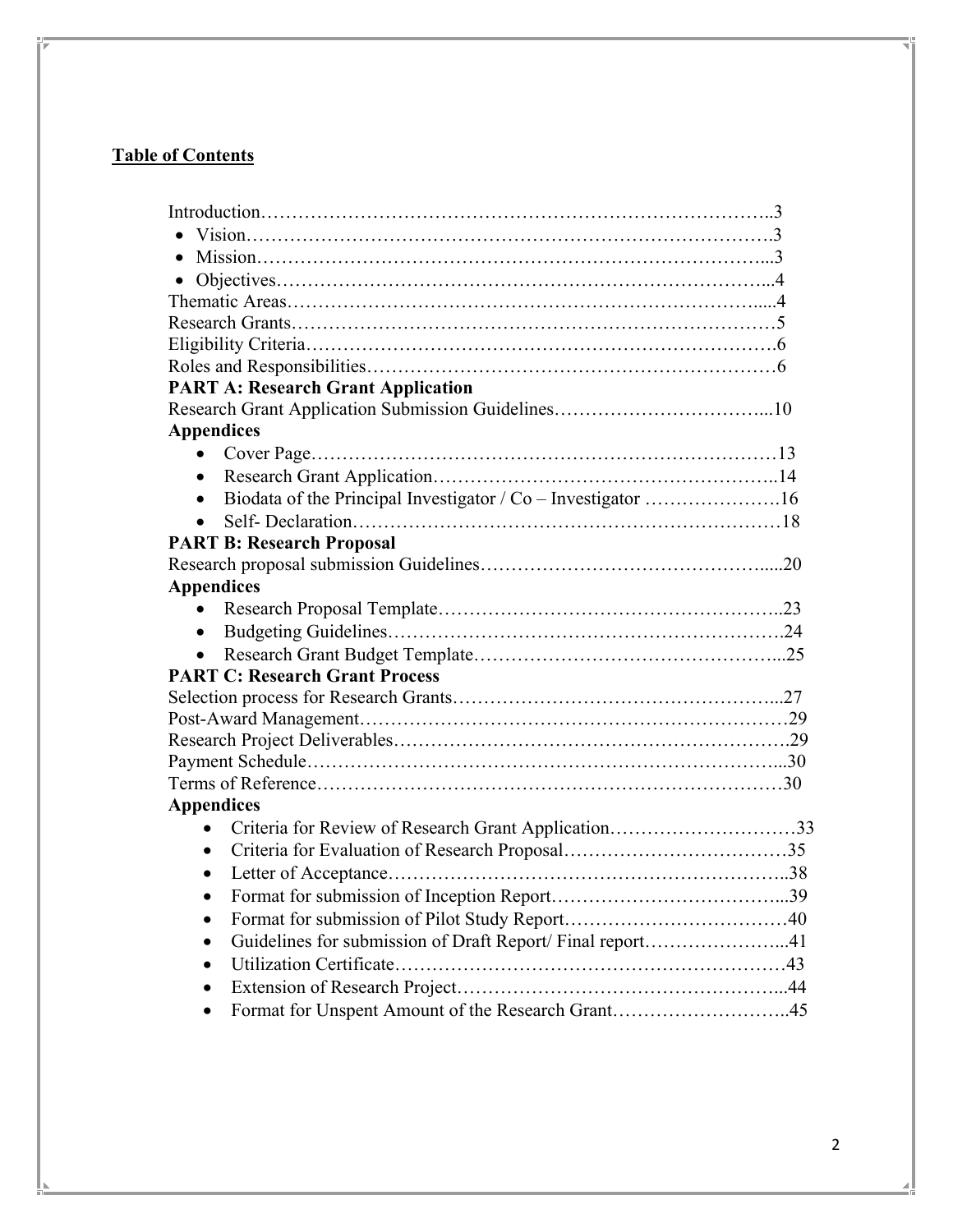# **Tamil Nadu Nurses and Midwives Council Research Grant - 2022**

### **Introduction**

Nursing research worldwide is devoted to rigorous scientific inquiry that provides a significant body of knowledge to advance nursing practice and services, shape health policies, and impact the health of people globally. The vision for research in nursing is driven by the professional mandate to the society to optimize the health and well-being of population.

Current trends anticipated in nursing research for the  $21<sup>st</sup>$ century include: continued focus on evidence-based practice, emerging interest in translational research, greater emphasis on systematic reviews, expanded local research in healthcare setting, strengthened interdisciplinary collaboration, expanded dissemination of research findings and increased visibility of nursing research. An enabling research culture is important in building research capacity and ability to plan and conduct research in nursing. This research culture has the characteristic of research productivity, positive collegial relationships, inclusiveness, non-competitiveness, and effective research processes.

To uphold its professional status in the healthcare sector, nursing research is very crucial. Nurses need to build their research capacity that empowers to perform or strengthen the ability to undertake research projects. Hence, Tamil Nadu Nurses and Midwives Council is extending a symbiotic opportunity for young, experienced and practicing nurses to enhance the body of knowledge by awarding "**Research Grant"**

#### **Vision**

The council envisions to become the hub for innovative and collaborative research that transforms practice of nursing through scientific body of knowledge

#### **Mission**

To develop and implement research strategies that promotes nursing excellence in the delivery of healthcare and to address the national health problems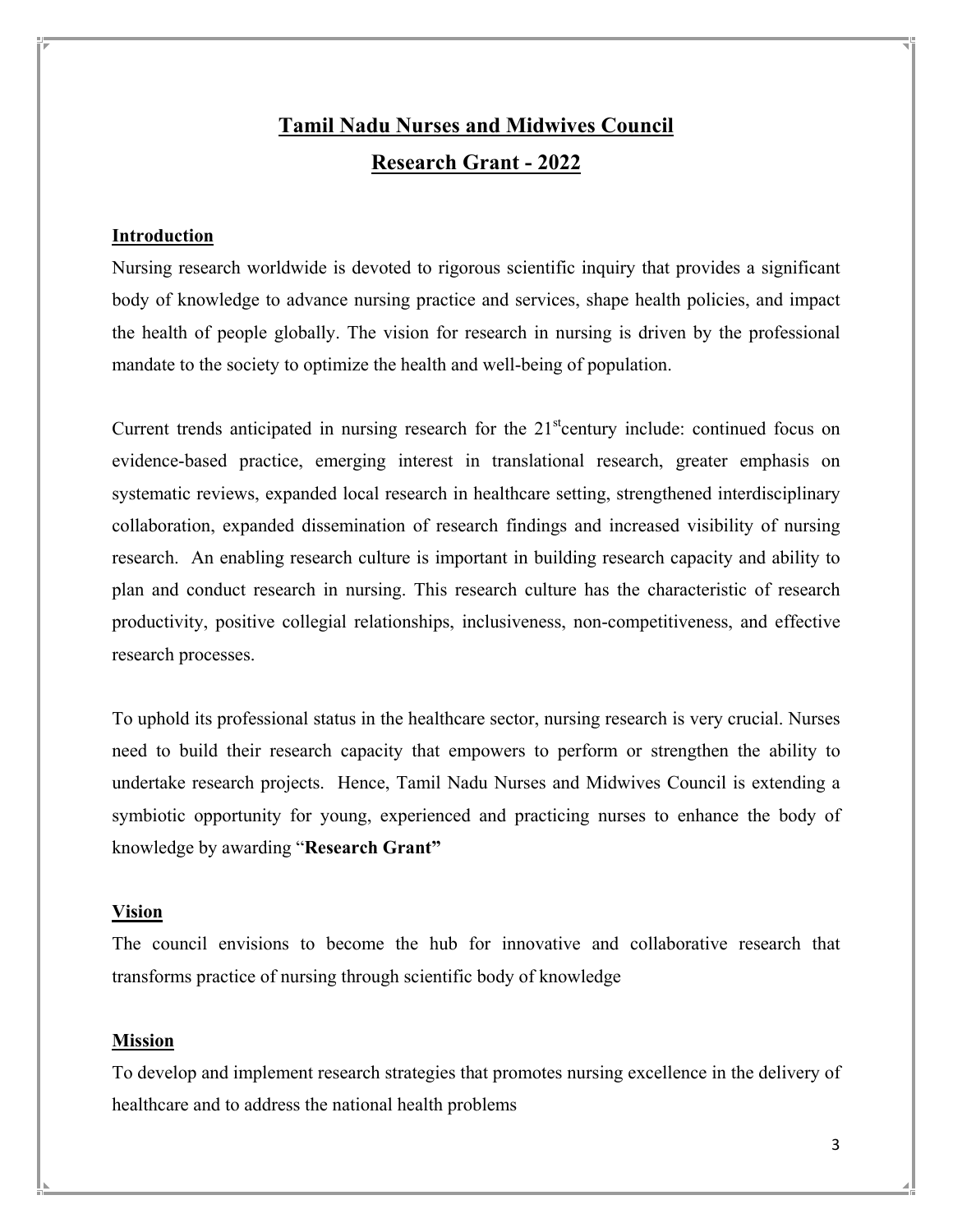## **Objectives of Research Grants**

The main objectives of TNNMC Research Grant are to;

- Encourage all qualified Nurses to contribute to the advancement of nursing through research
- Support meritorious nursing research
- Create opportunities for individual and collaborative research activities
- Enhance capacity building in nursing research
- Advance the science of nursing education, nursing practice and nursing administration
- Promote evidence-based nursing practice
- Ensure credibility of nursing profession
- Serve as a resource center for research utilization

#### **Thematic Areas for Research Grants**

Each year, through TNNMC Research Grants program, TNNMC provides funds to beginner and experienced nurse researchers to conduct nursing studies. Awards are given in under following thematic areas of nursing.

**Public Health Nursing :** The areas for public health include; gaps in healthcare services, capacity building of healthcare providers, needs of society, strengthening healthcare delivery system, outreach activities, societal issues, prevention and management of communicable and non-communicable disease, focusing on problems in vulnerable groups, immunization, nutritional services, maternal and child health services, adolescent health, school health, health promotion, family centered nursing approaches, emergencies and disaster management and family welfare programs.

**Clinical Nursing Practice:** Scope of nursing practice, alternative modalities of nursing care, quality control in nursing, advancement in nursing care, problems in nursing practice, values of nursing, nursing process, psychological aspects of care, competent nursing care, patient care delivery, infection control practices, patient teaching and rehabilitation program. The areas of research focusing on advancement in critical care nursing, emergency nursing, cardiothoracic nursing, gerontology nursing, perioperative nursing, nephrology nursing, urology nursing,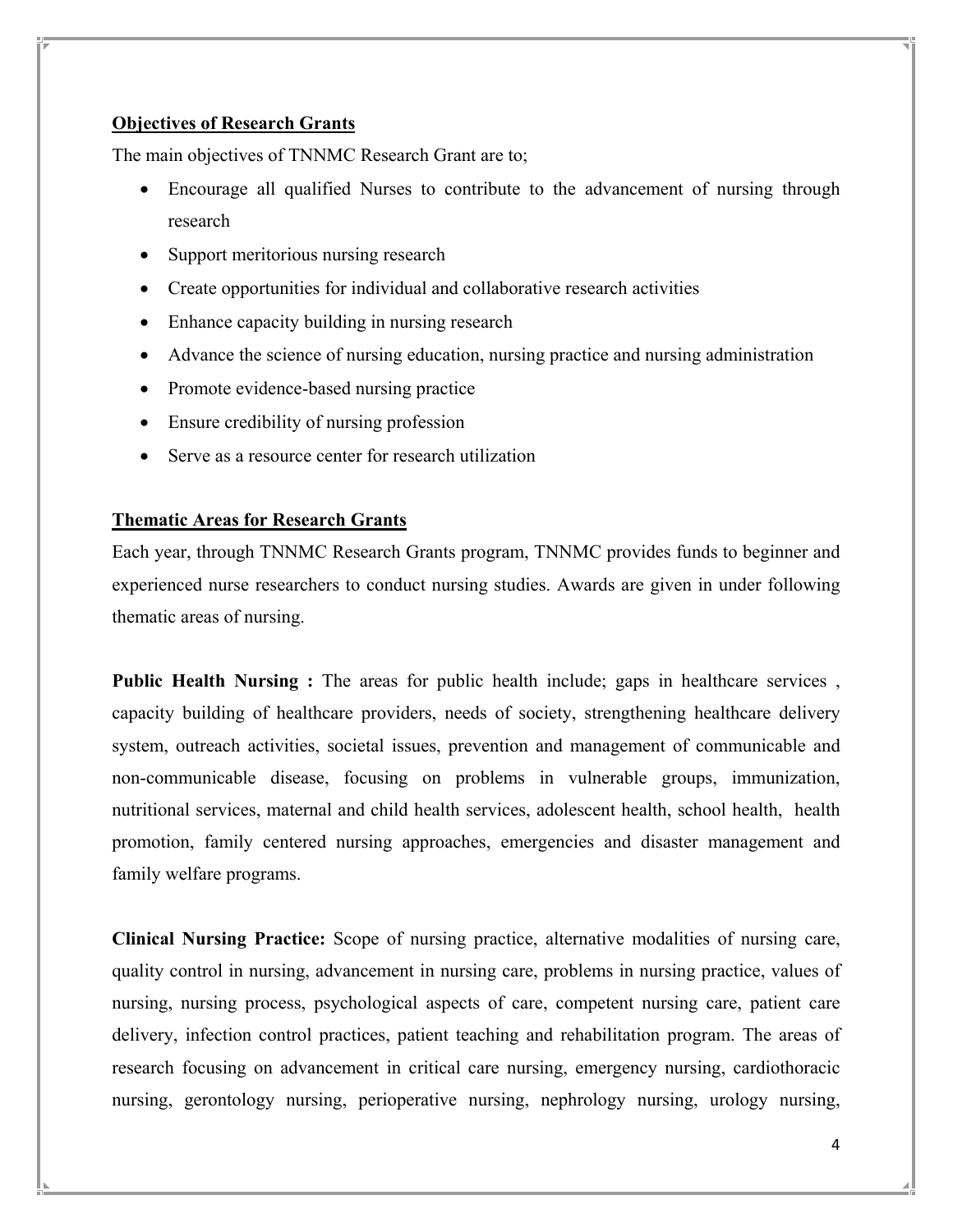neurology nursing, orthopedic nursing, medical and surgical nursing, oncology nursing, pediatric nursing, psychiatric nursing and NICU, labour units and maternity wards.

**Nursing Education**; The areas include analyze the existing nursing educational programs, their problems, issues and future trends in nursing education, continuing nursing education programs, analyze the existing teacher preparation programs in nursing, skills in student guidance and counseling, competency in teaching, using various instructional strategies, instructional media and methods in teaching learning process, educational domains, use of OSCE, evaluation methods, administration of nursing curriculum and students learning process, clinical teaching, technology-based learning.

**Nursing Administration:** Focusing on trends and issues in nursing administration, management of nursing workforce, quality assurance, PERT, new methods of patient assignment, staff development, communication strategies, occupational health and safety, supervision techniques, patient satisfaction, peer evaluation, nursing informatics, modern leadership styles, group dynamics, patient rights, safety measures, leadership skills, nursing records, MIES, E-learning, and tele-nursing.

### **Research Grant**

Tamil Nadu Nurses and Midwives Council (TNNMC) is pleased to announce a Call for Applications for TNNMC Research Grant from the nursing professionals. In each calendar year, **Ten (10)** research grant will be awarded to nurses in Tamil Nadu, Pondicherry and Andaman Nicobar Islands. The maximum funding for each grant is **INR 50,000 (Fifty Thousand)**. The total funding under "Research Grant" for every calendar year will be **INR: 5,00,000 (Five Lakhs)** for strengthening nursing research.

Allocation of funds is based on the quality of the proposed research, the future promise of the applicant, and the applicant's research budget. All grant awards from the Tamil Nadu Nurses and Midwives Council are payable only to the Principal Investigator. Funds for this grant do not cover expenses incurred prior to the funding date.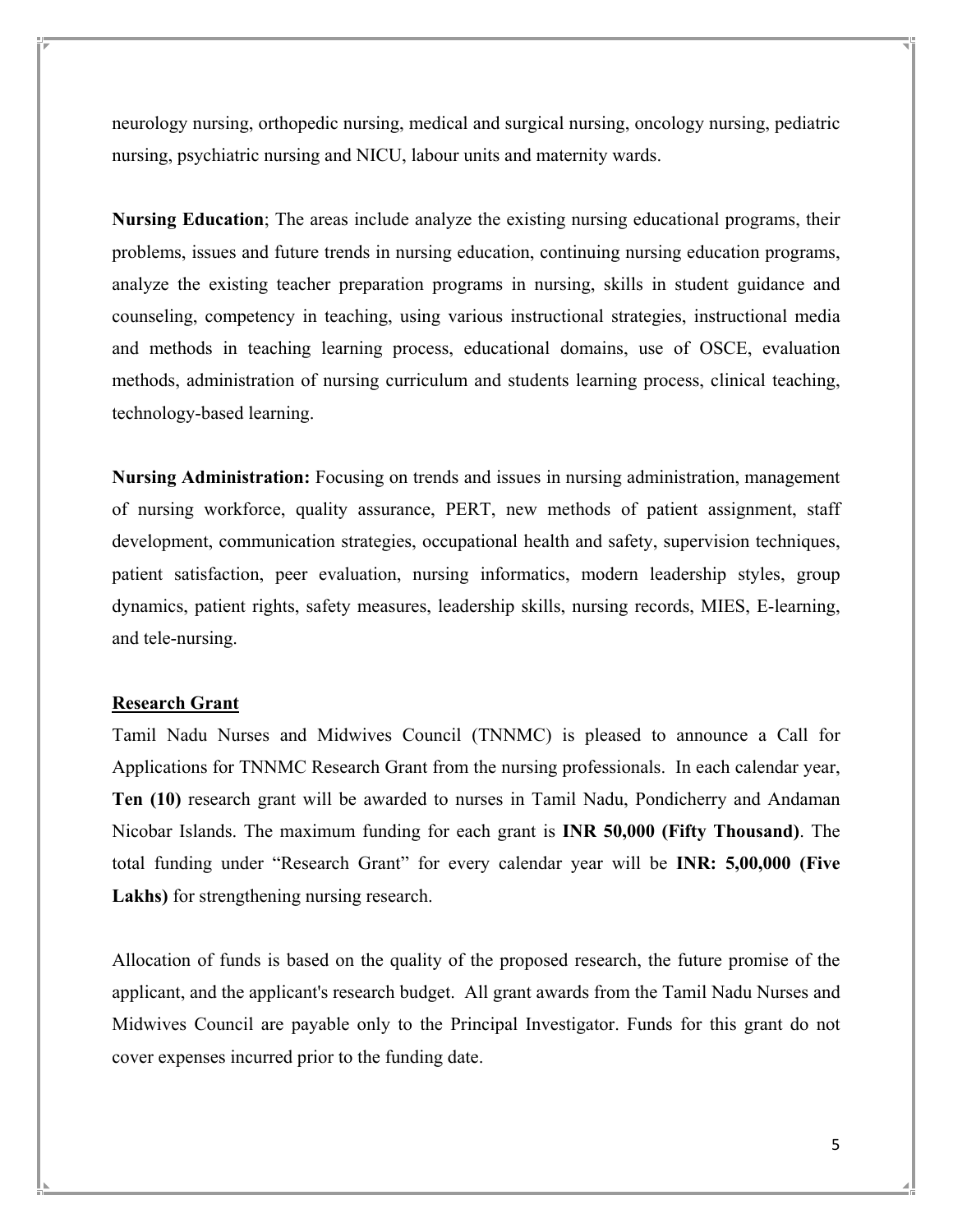## **Grant Schedule**

| Call for Application                   | $15th$ June 2022                |
|----------------------------------------|---------------------------------|
| Deadline for Submission of Application | $27th$ July 2022                |
| <b>Application Review Status</b>       | $17th$ August 2022              |
| <b>Evaluation of Research Proposal</b> | 1 <sup>st</sup> September 2022  |
| <b>Research Grant Announcement</b>     | 12 <sup>th</sup> September 2022 |
| Signing of Terms of Reference          | $22nd$ September 2022           |

## **Eligibility Criteria**

The proposed nursing research should meet the following criteria:

- 1. The research proposal should focus on the thematic areas as specified
- 2. The research must be conducted within the state of Tamil Nadu, Pondicherry or Andaman and Nicobar Islands
- 3. The principal investigator should be registered with TNNMC and holding a valid license to practice in the state of Tamil Nadu, Pondicherry, Andaman & Nicobar Islands
- 4. The Principal Investigator who has received TNNMC Research Grant in the last three calendar year are not eligible to apply
- 5. The Principal Investigator who has not met the deadline for submitting deliverable reports or final reports of previous grant is ineligible for future funding.
- 6. The members of TNNMC Research Advisory Board may not apply for the research grant program as a Principal Investigator or Co- Investigator.
- 7. The Co–Investigator in a research project cannot apply as a Principal Investigator in the same financial year
- 8. Research proposal submitted after specified deadline will not be accepted

## **Roles and Responsibilities**

## **Research Advisory Board**

The Research Advisory Board (RAB) is the primary advising body to the Registrar, TNNMC under the portfolio of nursing research activities. It is chaired by the Registrar, the members of RAB to provide feedback, advice and recommendations to the Registrar, TNNMC including: development of research policy and procedures; strategic research planning; identify and make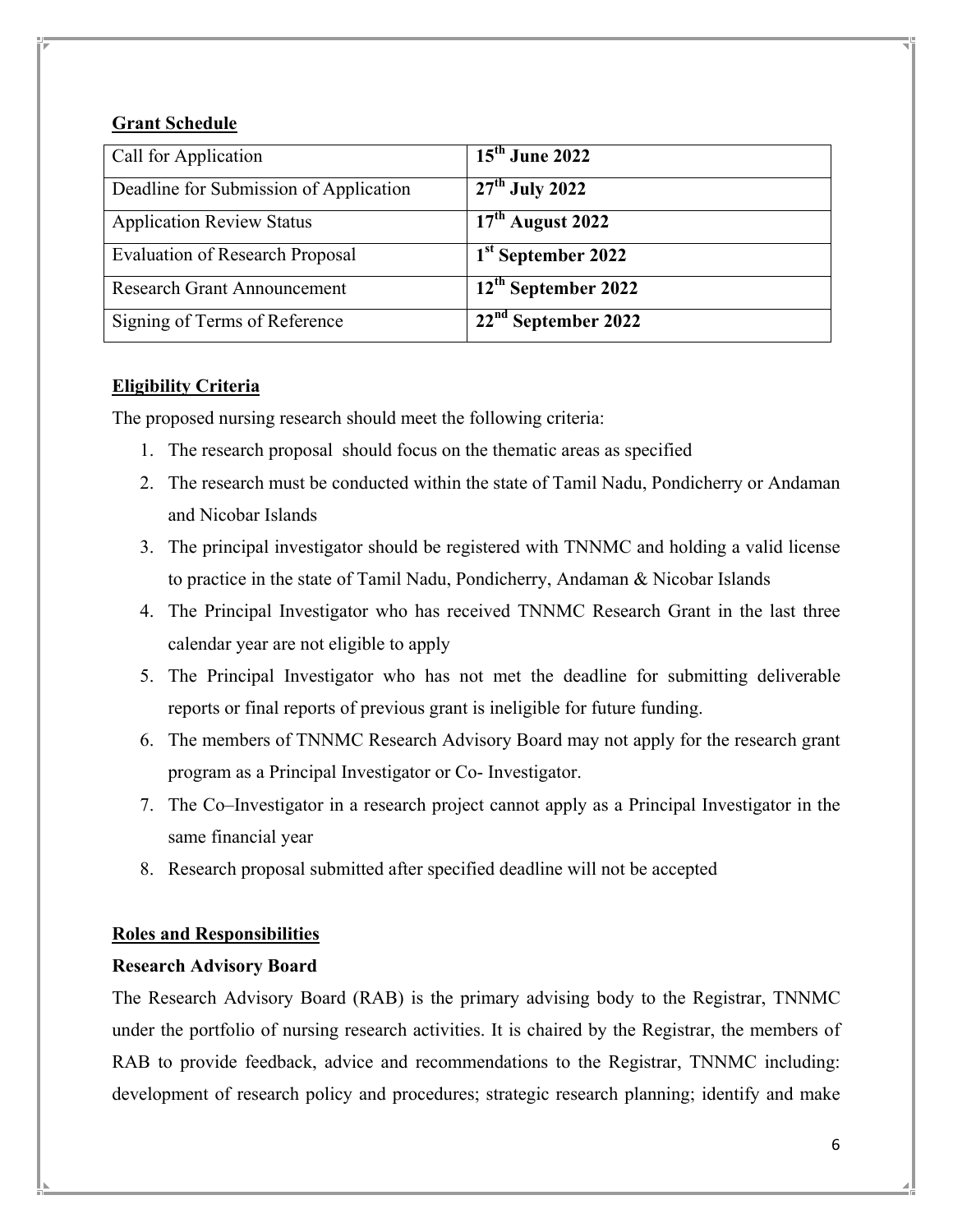recommendations on the most appropriate areas for research investment and processes for research administration. The RAB comprised of doctorally qualified and experienced nurse researchers. The tenure of a RAB member is for a period of three years only.

#### **Roles and Responsibilities**

- Establishing guidelines for the award of research grants
- Overseeing an independent research grant review process
- Overseeing the preparation and distribution of promotional information and applications for the award of research grants.
- Making decisions regarding the awarding of funds for research in consistent with TNNMC Research Grant's goals and objectives
- To review and recommend changes in research policy and procedures
- Monitoring and evaluation of research project

## **Research Review Committee**

The Research Review Committee (RRC) is comprised of doctorally qualified and experienced nurse researchers. The major function of the Research Review Committee (RRC) is to provide timely, high quality review of research proposals submitted by the applicant and facilitate for research grants.

#### **Roles and Responsibilities**

- Reviews each research proposal in accordance with established guidelines
- Evaluates the scientific and technical merits of research proposals
- Provides a preliminary evaluation of potential risks and benefits of the project
- Provides written evaluation comments for all applications
- Submission of shortlisted applications / research proposals to RAB

#### **Principal Investigator (PI)**

A Principal Investigator is the primary individual responsible for the preparation, conduct, and administration of a research grant, Terms of Reference, in compliance with applicable laws, regulations and policy governing the conduct of sponsored research under TNNMC research grant. The person takes direct responsibility for completion of a funded project, directing the research and submits periodical reports to RAB, TNNMC.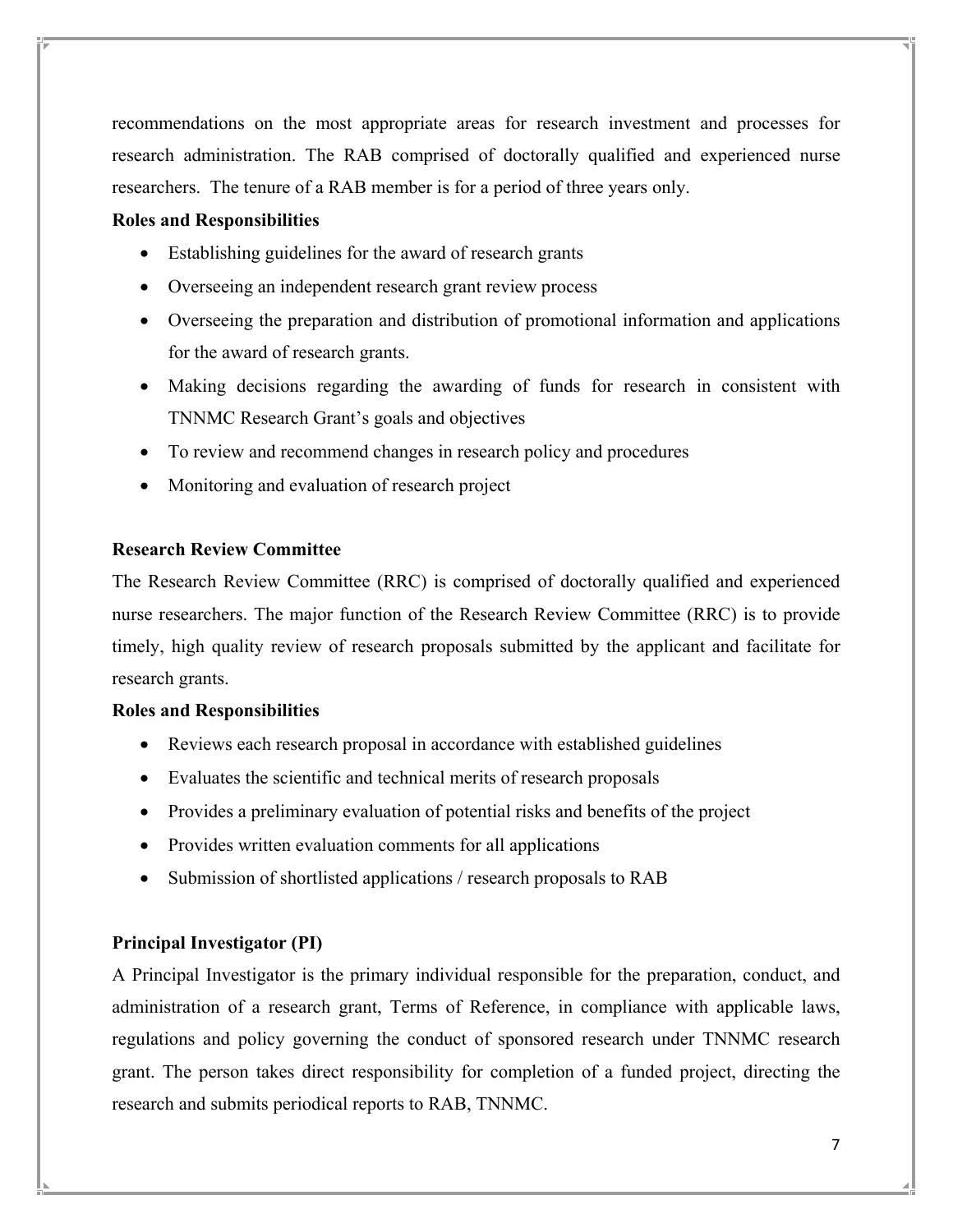## **Roles and Responsibilities**

- Submission of research proposal for TNNMC Research Grant
- Signing Terms of Reference with TNNMC research Grant upon selection
- Prepares inception report
- Finalizes the research tools
- Conducts data collection
- Submit pilot study report, draft and final report of research study
- Ensures quality standards in conducting research project
- Submit expenditure bills along with the deliverables (Wherever applicable)
- Report promptly to Research Advisory Board

## **Co-Investigators (Co-I)**

Co-Investigators (Co-Is) are a subset of Principal Investigator who have special responsibilities on research projects. Co-Is are obligated to ensure that the project is designed and conducted in compliance with approved proposal / deliverables and institutional policy governing the conduct of research project under TNNMC. The Co-I must be qualified by training and experience to conduct his or her responsibilities on the research project.

## **Roles and Responsibilities**

- Be a part of research throughout the research grant
- Assist in preparation and finalization of research tool
- Participate in research data collection
- Participate in data analysis and preparation of research report
- Ensure quality standards in conducting research project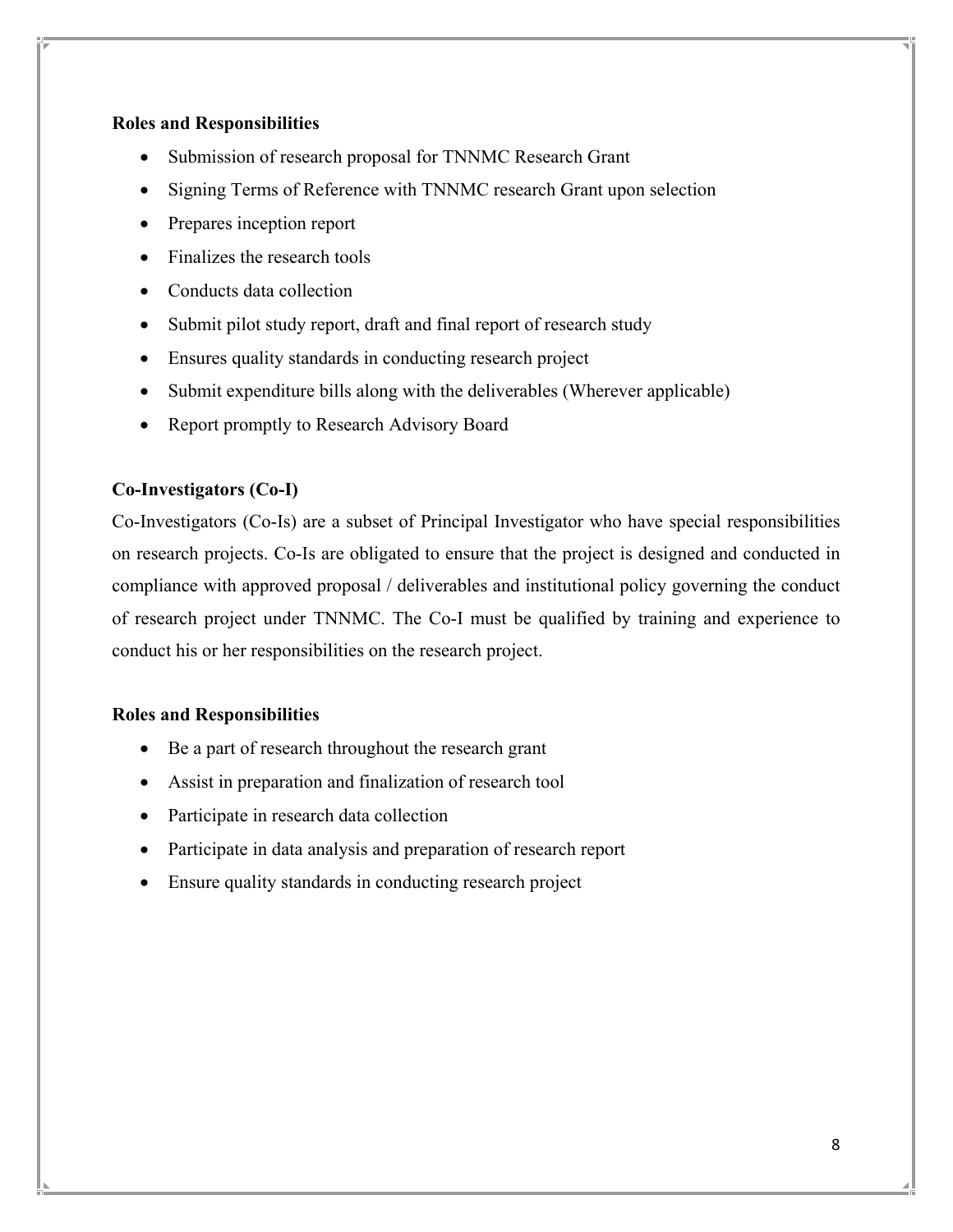# **PART A**

# **Research Grant Application**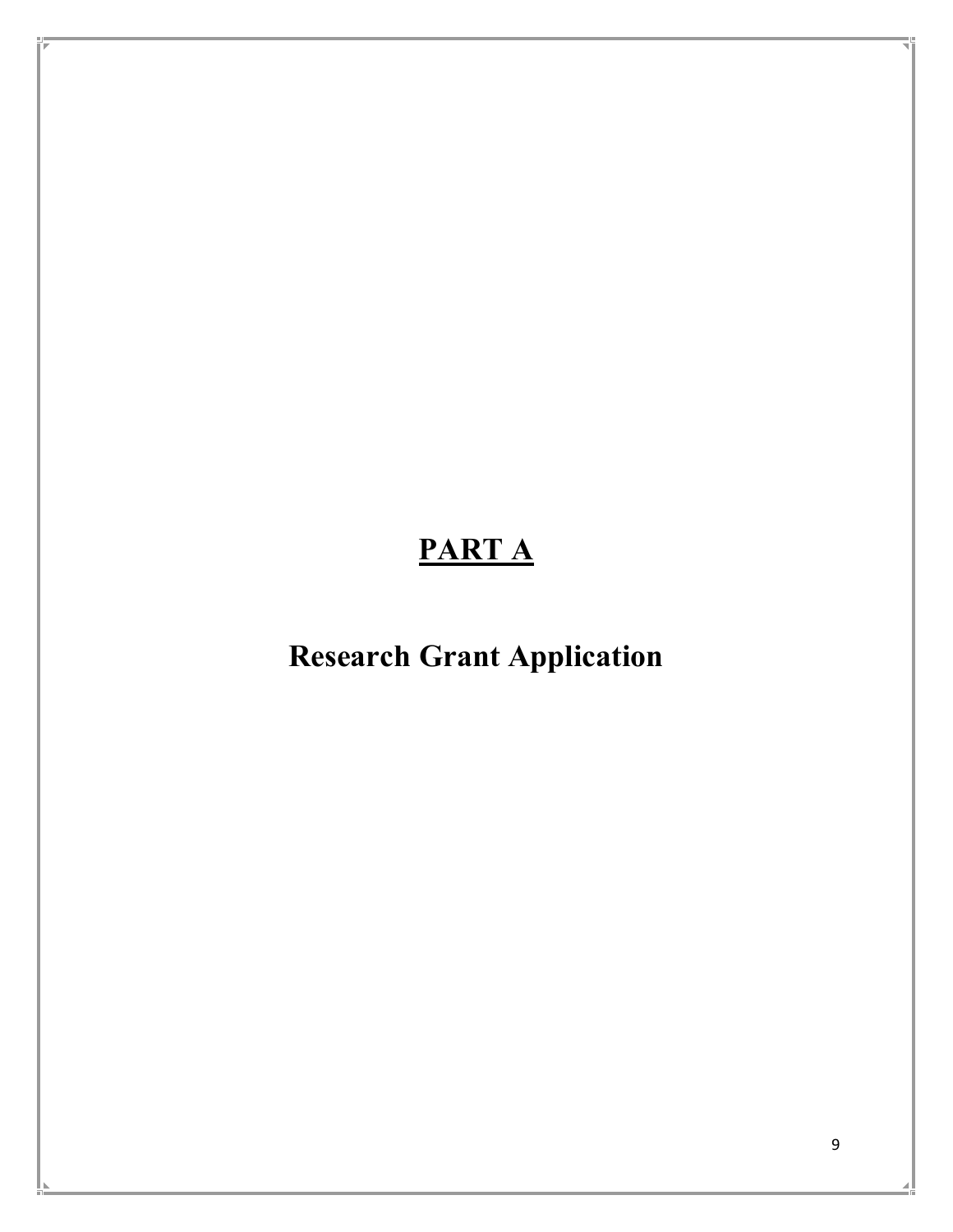## **Research Grant Submission Guidelines**

Interested research aspirants shall apply for TNNMC Research Grant by following the guidelines.

Research Grant application has two sections.

**Part A: Research Grant Application:** The research grant application should be submitted in hard copy with a covering letter.

**Part B: Research Proposal:** The research proposal should be submitted in hard copy (2 copies) and a soft copy in PDF format by mail (tnnmcrg@gmail.com). The proposal should be submitted with a covering letter.

## **Address for submission:**

### **The Registrar**

Tamil Nadu Nurses and Midwives Council Jayaprakash Narayanan Maligai, Old No.140, New No.56, Santhome High Road (Near Santhome Church), Mylapore, Chennai - 600 004. Tamil Nadu

## **PART A: Research Grant Application Submission Guidelines**

The application should be submitted in hard copy only. Application must be in the specified format; such as page format, font style, content and required supporting documents. The application with required supporting documents will only be considered for review.

- 1. **Font size and style:** Use Times New Roman font style and a font size of 12 points, single spacing.
- 2. **Cover page:** The first page of the grant application should be formatted to include the following details *(Refer Annexure- 1: Cover page Template).*
	- **Title of the study**
	- **Details of Principal Investigator (PI) & Co- Investigator (s):** Name of the applicant, job title, department and name of the working institution
	- **Communication details of PI**: Address, contact number, email address and working institution details.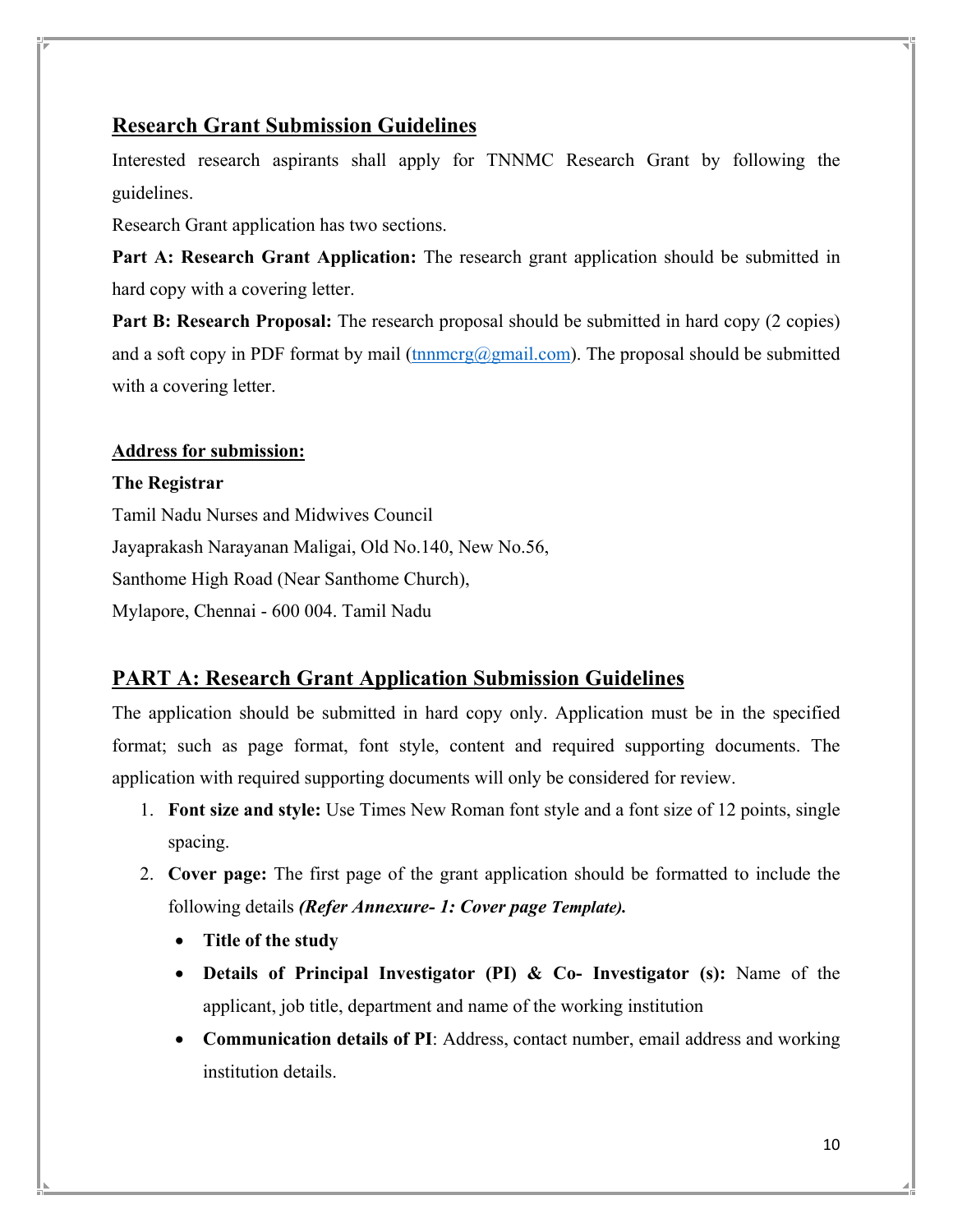- **3. Research Grant Application:** The research grant application should be filled and duly signed by the principal investigator *(Refer Annexure-2: Research Grant Application)*
- 4. **Bio-data:** The biodata of Principal Investigator and Co-Investigator(s) should not exceed 2 pages maximum.*(Refer Annexure-3: Format for Bio-data)*
- 5. **Letter of self-declaration:***(Annexure- 4: Format for Self -Declaration)*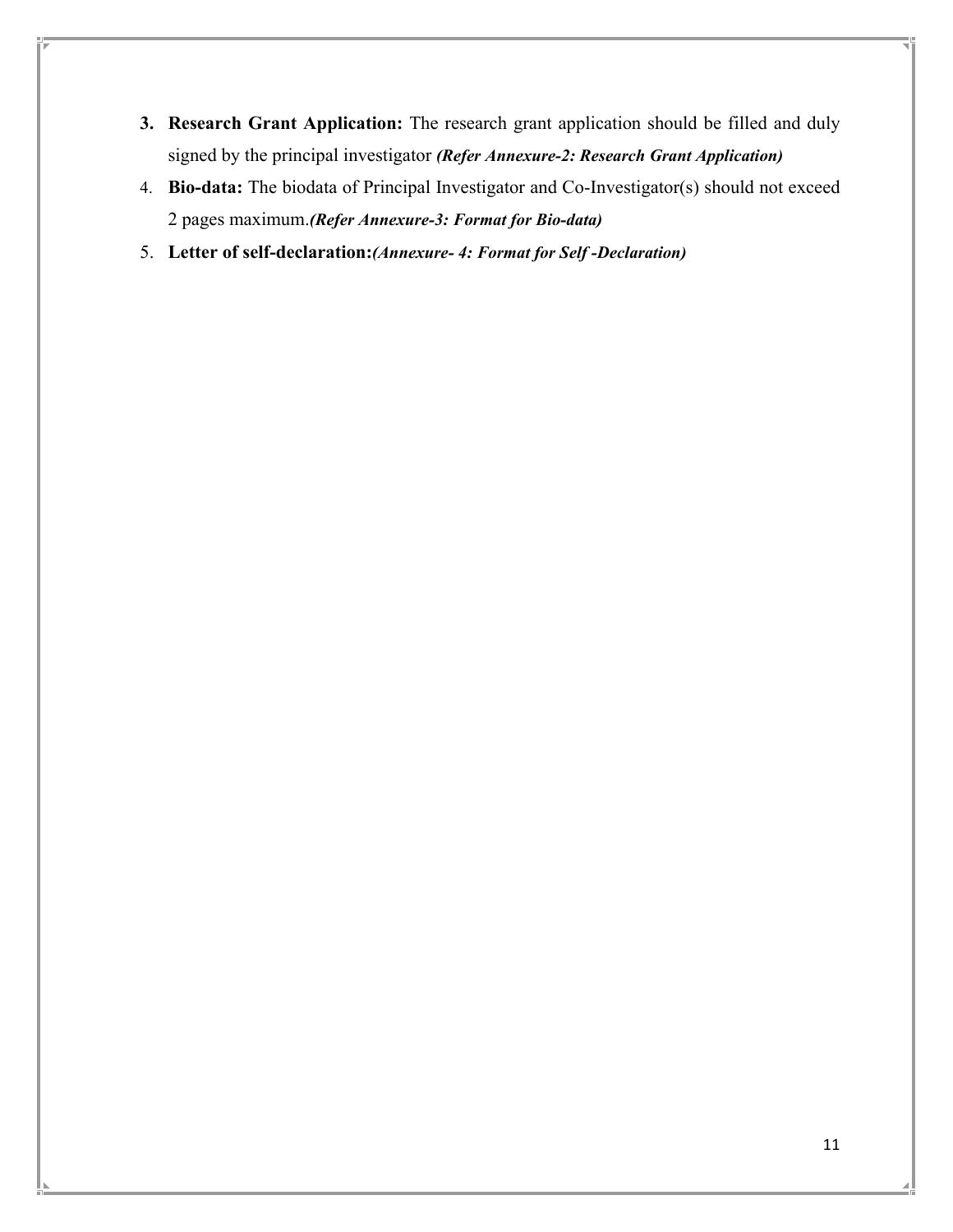# **PART- A**

**Annexures**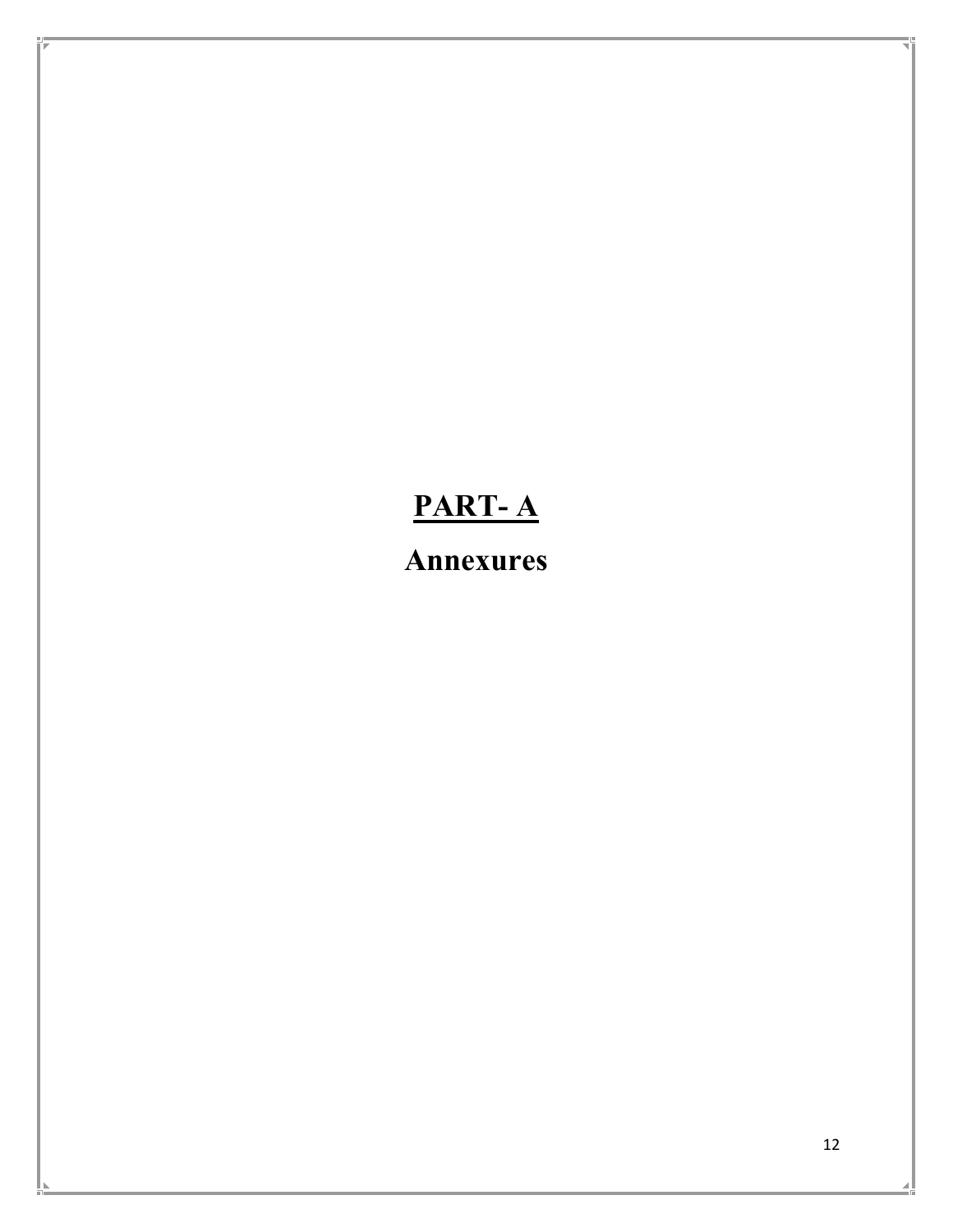# **Cover Page**

# **Title of the Study:**

| <b>Principal Investigator (PI)</b> | Name of the applicant           |
|------------------------------------|---------------------------------|
|                                    | Job title                       |
|                                    | Department                      |
|                                    | Name of the working institution |
| Co-Investigator-1                  | Name of the applicant           |
|                                    | Job title                       |
|                                    | Department                      |
|                                    | Name of the working institution |
| Co-Investigator-2                  | Name of the applicant           |
|                                    | Job title                       |
|                                    | Department                      |
|                                    | Name of the working institution |
| <b>Communication Details</b>       | Address                         |
|                                    | Contact number                  |
|                                    | Email address                   |
|                                    | Working institution details     |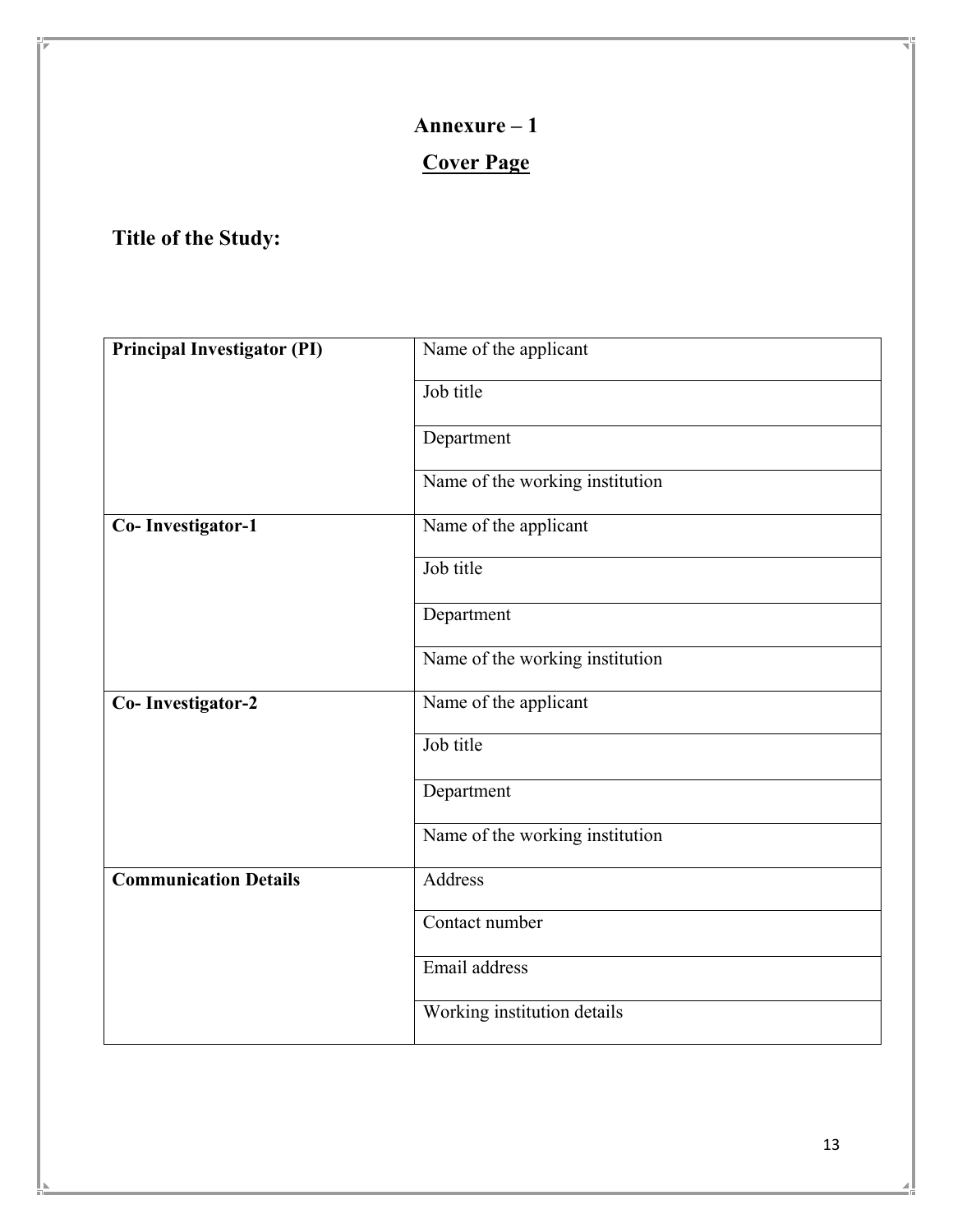# **Research Grant Application**

|                         | A. Researcher Investigators' Details |                               |                    |                    |  |
|-------------------------|--------------------------------------|-------------------------------|--------------------|--------------------|--|
| S. No                   | <b>Particulars</b>                   | <b>Principal Investigator</b> | Co-Investigator -1 | Co-Investigator -2 |  |
| $\mathbf{1}$            | <b>Name</b>                          |                               |                    |                    |  |
| $\overline{2}$          | Gender                               |                               |                    |                    |  |
| $\overline{\mathbf{3}}$ | Qualification                        |                               |                    |                    |  |
| $\overline{\mathbf{4}}$ | <b>Specialty (If Applicable)</b>     |                               |                    |                    |  |
| 5                       | RN / RNM                             |                               |                    |                    |  |
| 6                       | <b>RN / RNM Validity Period</b>      |                               |                    |                    |  |
| $\overline{7}$          | <b>Years of Experience</b>           |                               |                    |                    |  |
| 8                       | <b>Designation / Position</b>        |                               |                    |                    |  |
| 9                       | <b>Organization / Institution</b>    |                               |                    |                    |  |
| 10                      | <b>Mobile Number</b>                 |                               |                    |                    |  |
| 11                      | <b>Alternate contact Number</b>      |                               |                    |                    |  |
| 12                      | <b>Primary Email Id</b>              |                               |                    |                    |  |
| 13                      | <b>PAN Number (PI)</b>               |                               | <b>AADHAR</b>      |                    |  |
|                         |                                      |                               | Number (PI)        |                    |  |
| 14                      | <b>Address</b>                       |                               |                    |                    |  |
|                         |                                      |                               |                    |                    |  |
|                         | <b>B. Research Project Details</b>   |                               |                    |                    |  |
| 16                      | <b>Type of Application</b>           | New Application               | Corrected          | Re-Submission      |  |
|                         |                                      |                               | Application        |                    |  |
| 17                      | <b>Ethical Clearance</b>             | Status $(Y/N)$                | Exempted           |                    |  |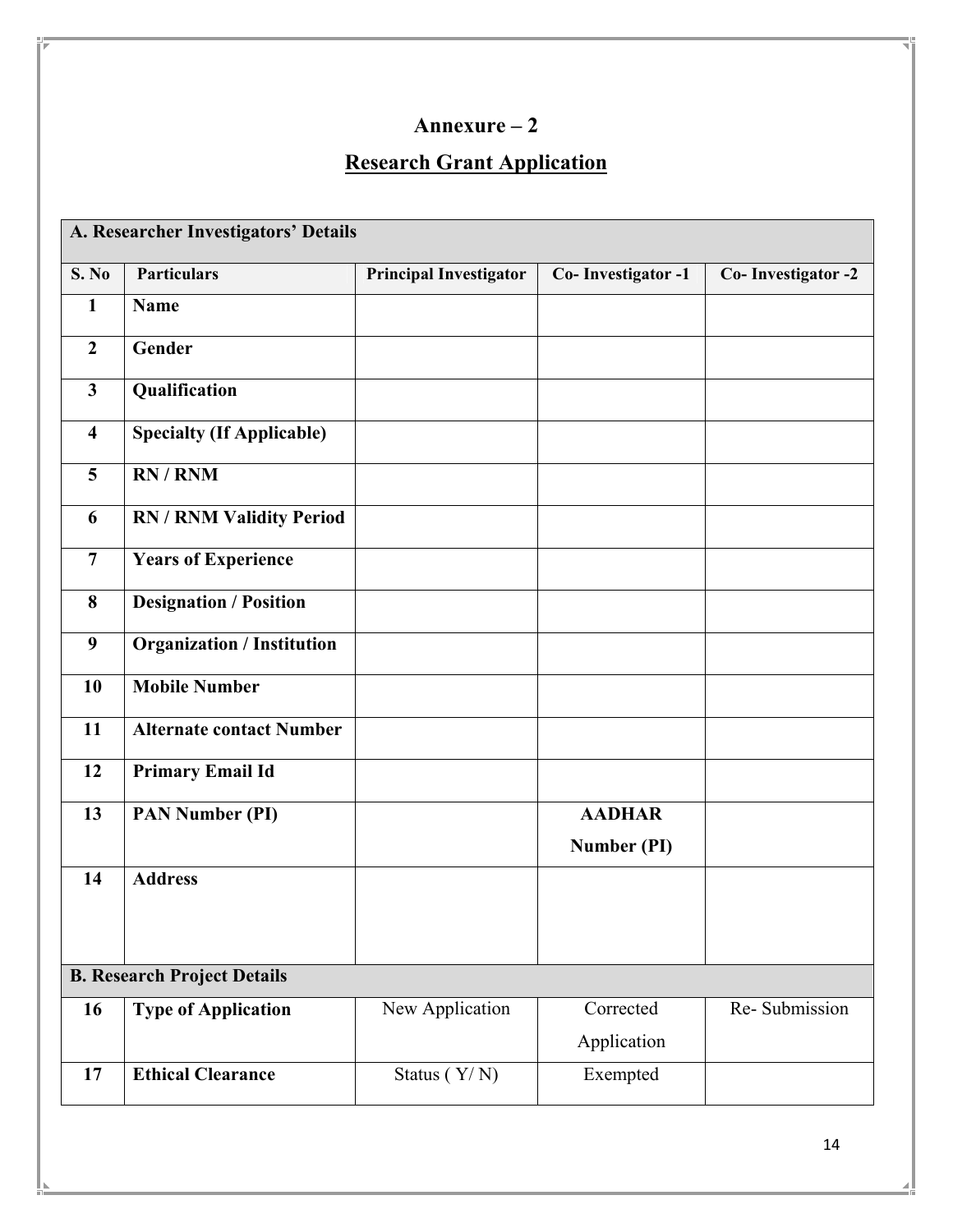| 18 | <b>Date of Submission</b>       |                            | <b>Duration of the</b>                         |                                           |
|----|---------------------------------|----------------------------|------------------------------------------------|-------------------------------------------|
|    |                                 |                            | <b>Study</b>                                   |                                           |
| 19 | <b>Estimated Budget in INR</b>  |                            |                                                |                                           |
| 20 | <b>Received Research Grants</b> | Yes                        | N <sub>o</sub>                                 | If yes, Attach<br>Details                 |
| 21 | <b>List of Enclosures</b>       | Biodata<br>a.              | b. Degree<br>Certificate                       | RN / RNM<br>$\mathbf{c}$ .<br>Certificate |
|    |                                 | d. $PAN/$<br><b>AADHAR</b> | e. IRB                                         | f.<br>Proposal                            |
|    |                                 |                            | <b>Signature of the Principal Investigator</b> |                                           |
|    |                                 |                            |                                                |                                           |
|    |                                 |                            |                                                |                                           |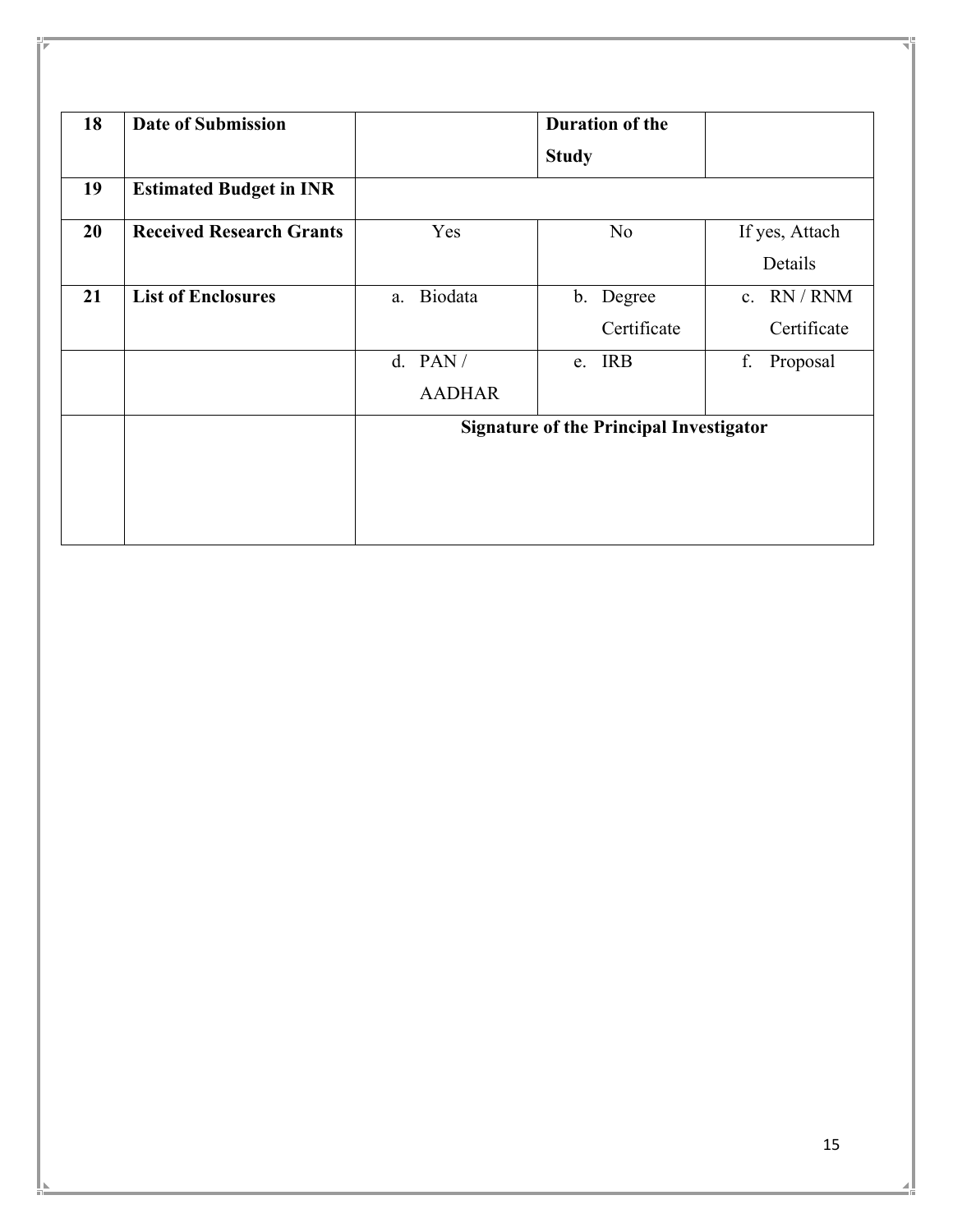## **Biodata of the Principal Investigator/ Co-Investigator**

| <b>Name</b>                                         |                    |                    |                        |
|-----------------------------------------------------|--------------------|--------------------|------------------------|
| Date of Birth                                       |                    | Age in years       |                        |
| Gender                                              |                    |                    |                        |
| <b>Designation</b>                                  |                    |                    |                        |
| Name of the Institution &<br><b>Address</b>         |                    |                    |                        |
| <b>Educational Qualification</b>                    | <b>Degree</b>      | <b>Institution</b> | <b>Year of Passing</b> |
|                                                     |                    |                    |                        |
|                                                     |                    |                    |                        |
|                                                     |                    |                    |                        |
| <b>Professional Experience</b>                      | <b>Designation</b> | <b>Institution</b> | <b>Duration</b>        |
|                                                     |                    |                    |                        |
|                                                     |                    |                    |                        |
|                                                     |                    |                    |                        |
|                                                     |                    |                    |                        |
| <b>Research Experience</b><br>(Mention the Title of |                    |                    |                        |
| Study)                                              |                    |                    |                        |
|                                                     |                    |                    |                        |
|                                                     |                    |                    |                        |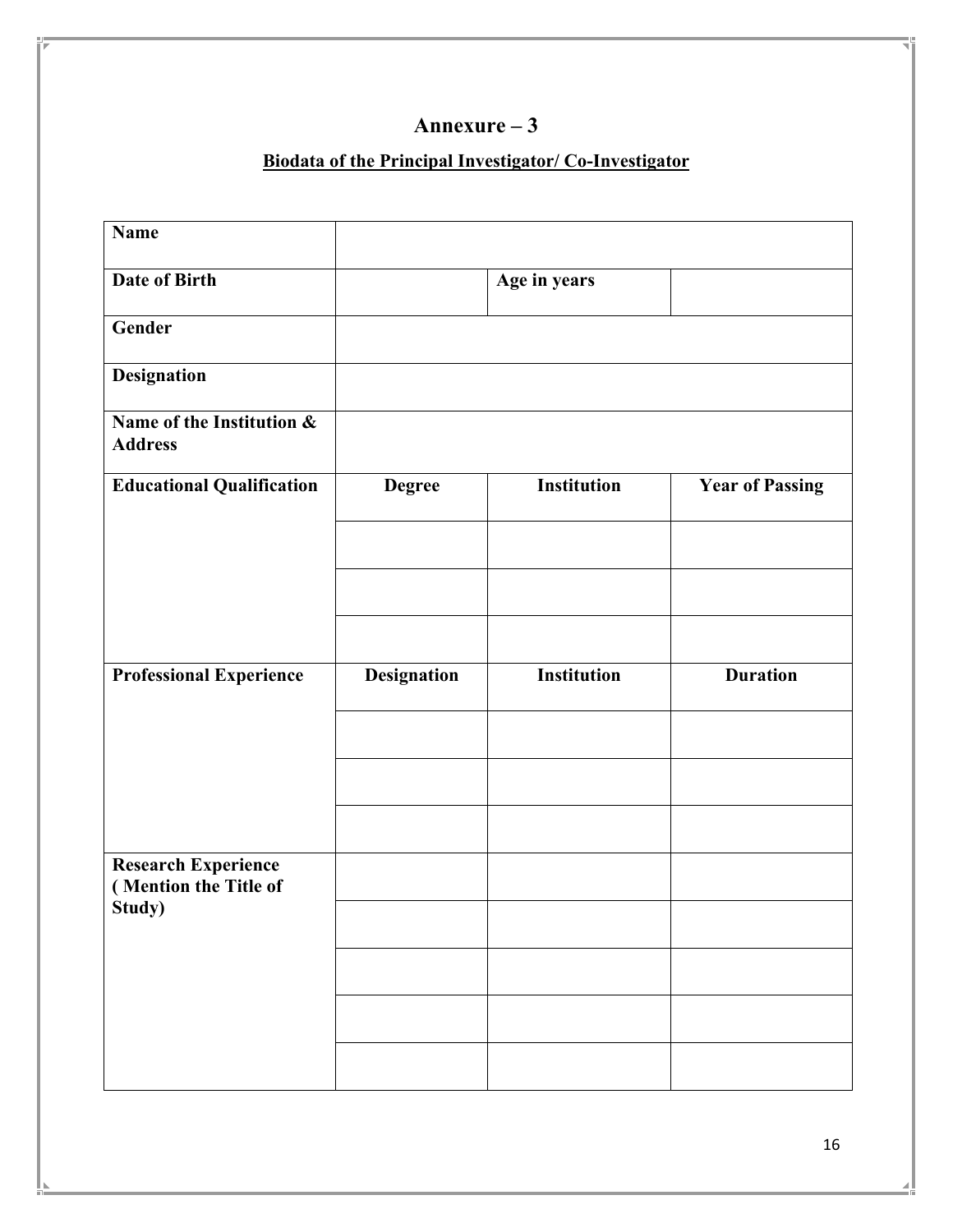| Funded projects, if any                    | <b>Title</b>       | <b>Funding Agency</b>      | <b>Status</b>              |
|--------------------------------------------|--------------------|----------------------------|----------------------------|
|                                            |                    |                            |                            |
|                                            |                    |                            |                            |
|                                            |                    |                            |                            |
| <b>Publications in indexed</b><br>journals | Title of the study | <b>Name of the Journal</b> | <b>Year of Publication</b> |
|                                            |                    | Enclose as per the format  |                            |
|                                            |                    |                            |                            |
|                                            |                    |                            |                            |
|                                            |                    |                            |                            |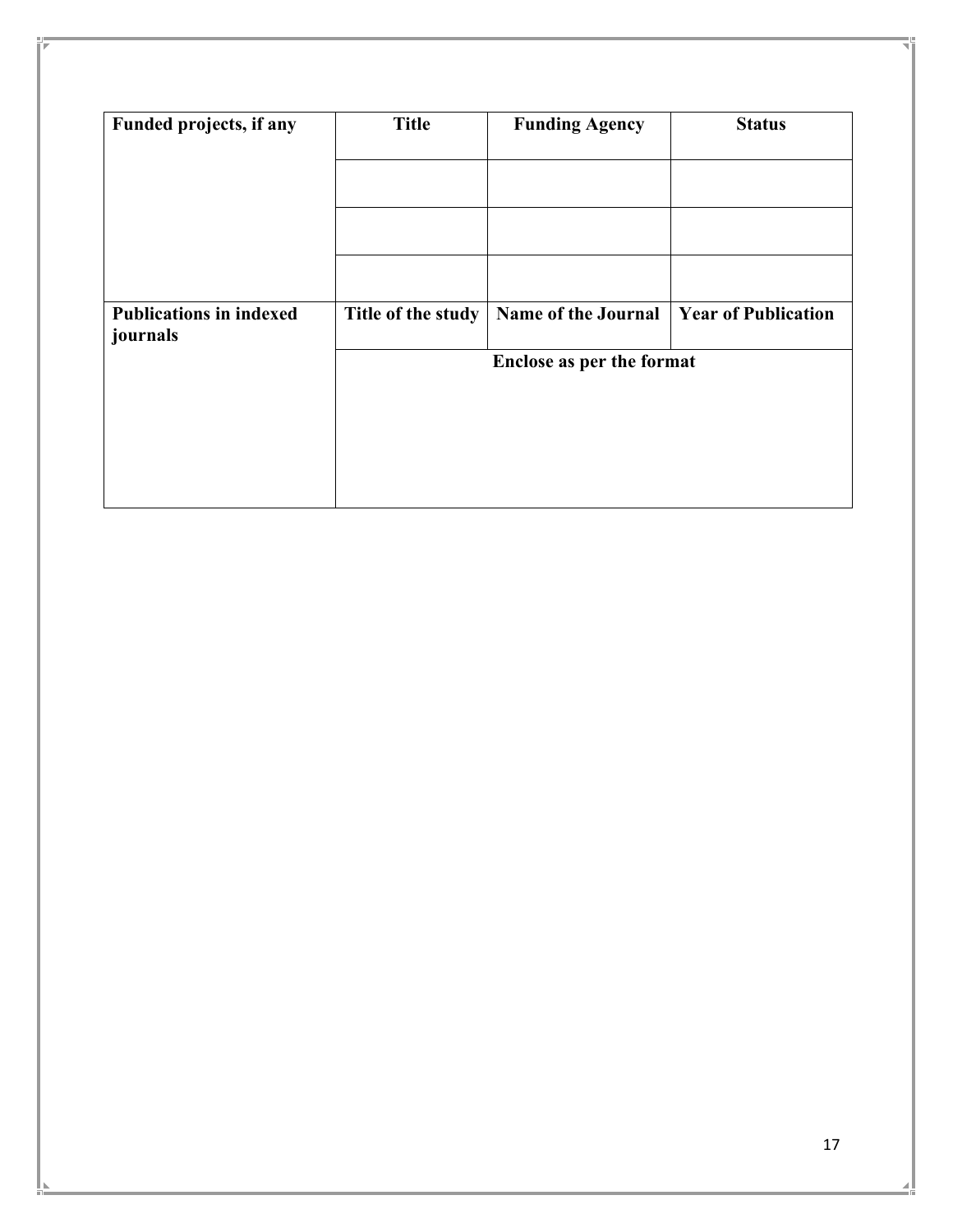# **Annexure – 4 Self- Declaration**

- I. I / We have read the terms and conditions for TNNMC Research grant. All necessary compliance will be executed by the Principal investigator and Co - Investigators if the research grant is approved.
- II. We hereby declare that the application submitted for this research grant is not part of academic requirement of students or is not submitted to any other funding agency for grants.
- III. I / We agree to submit to implement research project when funding is received.
- IV. I / We agree to complete project within one year of funding.
- V. I / We agree to submit the report on research progress and expenditures as per agreed deliverables.
- VI. I / We agree to submit within one month from the date of termination of the project the final report and a list of articles, left on the closure of the project.
- VII. I / We agree to submit statement of accounts after the completion of the project.

| <b>Research Investigators</b> | <b>Name and Signature</b> |
|-------------------------------|---------------------------|
| <b>Principal Investigator</b> |                           |
| $Co$ -investigator $-1$       |                           |
| Co-Investigator-2             |                           |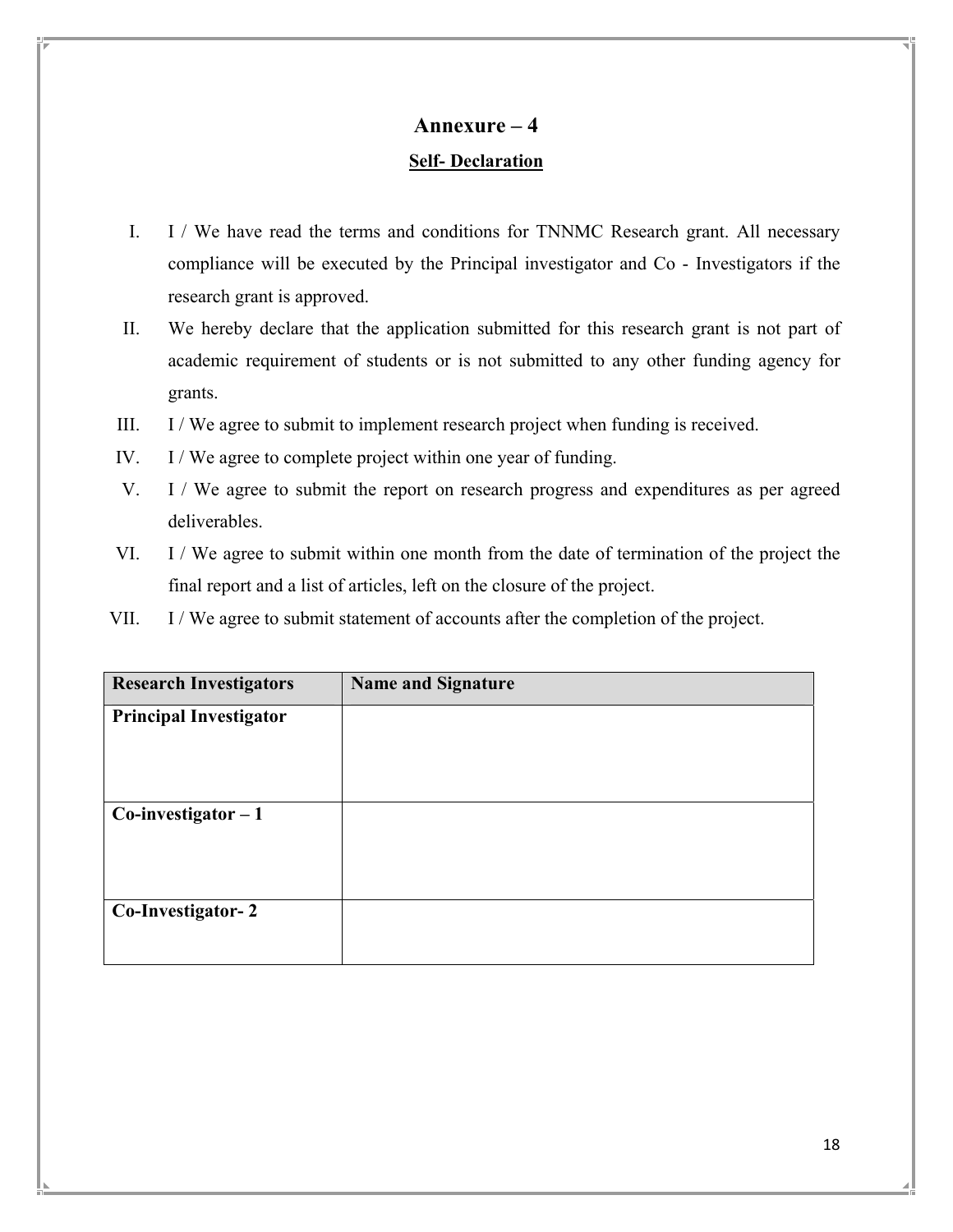# **PART -B**

# **Research Proposal**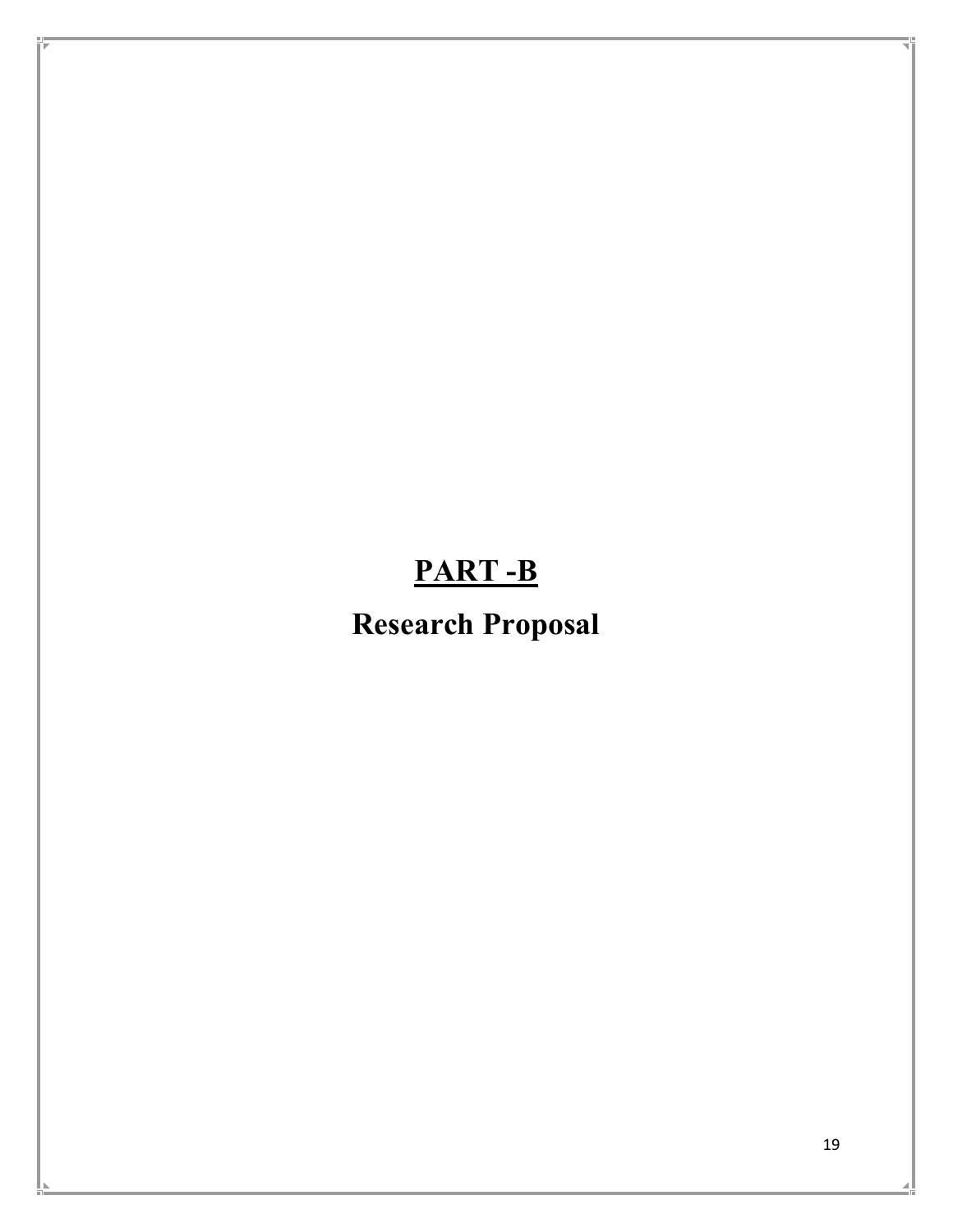## **PART B: Research Proposal Submission Guidelines**

The application should be submitted in both hard and soft copy **(Two hard copy & soft copy in PDF format)**. Applications must conform to all requirements such as format style and size, content, length limitations, and required supporting documents. Only applications which conform to specifications and required documents will be reviewed *(Refer Annexure-1:Research Proposal Template).*

- **1. Font size and style:** Use Times New Roman font style and a font size of 12 points, single spacing.
- **2. Proposal abstract** (200 words maximum): Beginning on the  $2<sup>nd</sup>$  page, summarize the key elements of the proposal, focusing on the design, contributions, and impacts of the proposed project
- **3. Research Proposal:** Beginning on the **3rdpage and continuing for a maximum of six (6) pages**, discuss the elements below:

**3.aIntroduction:** Include background of the study, need for the study, problem statement, objectives, hypotheses, definition of terms, significance and limitations of the study. The impact of the study should focus on measurable outcomes, healthcare transformation, impact on policy & practice, sustainability and scalability.

**3.b Literature Review:** Provide a brief summary of recent research, theories, and other relevant information that will provide the foundation for the study and demonstrate how the proposed study will contribute to the profession.

**3.c Research Methodology:** Include the research design, population, research setting, sample size, sampling techniques, sampling criteria, instrumentation and data collection procedure. State the anticipated start and completion, dates. Justification should address how the selected methods are appropriate in answering the research questions. It should also include the analysis plan.

**3.**d **Project Activities with timeline**: The researcher should specify the duration/ timeline for each proposed activity for the implementation of the research

**4. Budget:** Provide a detailed budget that describes expected costs for executing the proposal. Cost estimates need to be as accurate as possible to cover the expenses proposed in the project. Budgets should be prepared for the entire proposed project. Propose the reasonable budget within the cost of grant funding. If expected costs exceed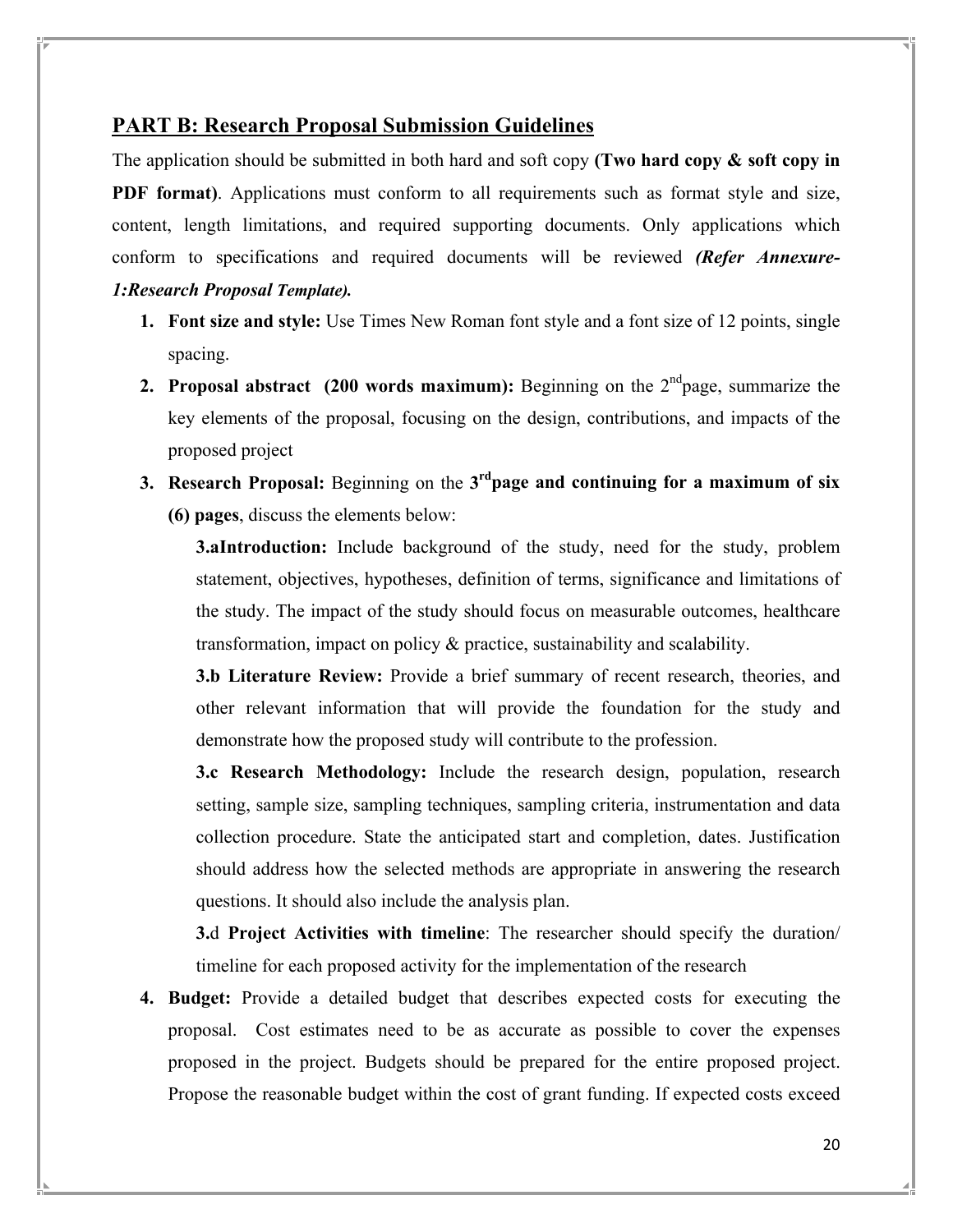the opportunities for TNNMC grant funding, explain how these costs will be paid, including other external funding/support that is available. A budget justification should be submitted in order to allow each budget item to be explained relative to the proposed research. The specifics of the TNNMC research Grant budgetary guidelines should be followed carefully. *(Refer Annexure-2:Guidelines for Preparation of Budget; Annexure-3: Budget Template)*

- **5. Bibliography/References (1-page maximum):** List complete citations using APA style.
- **6. Appendices** 
	- **Research Instruments (Tool):** Copies of all research tool should be provided. If the instrument is not in the public domain, you must include documentation of permission to use the instrument
	- **Ethical clearance certificate (As applicable):** Institutional Review Board (IRB) approval will be accepted after funding has been approved. However, funds will not be distributed until this document is received by the TNNMC.
	- **No Harm certificate:** To be submitted along with the proposal as applicable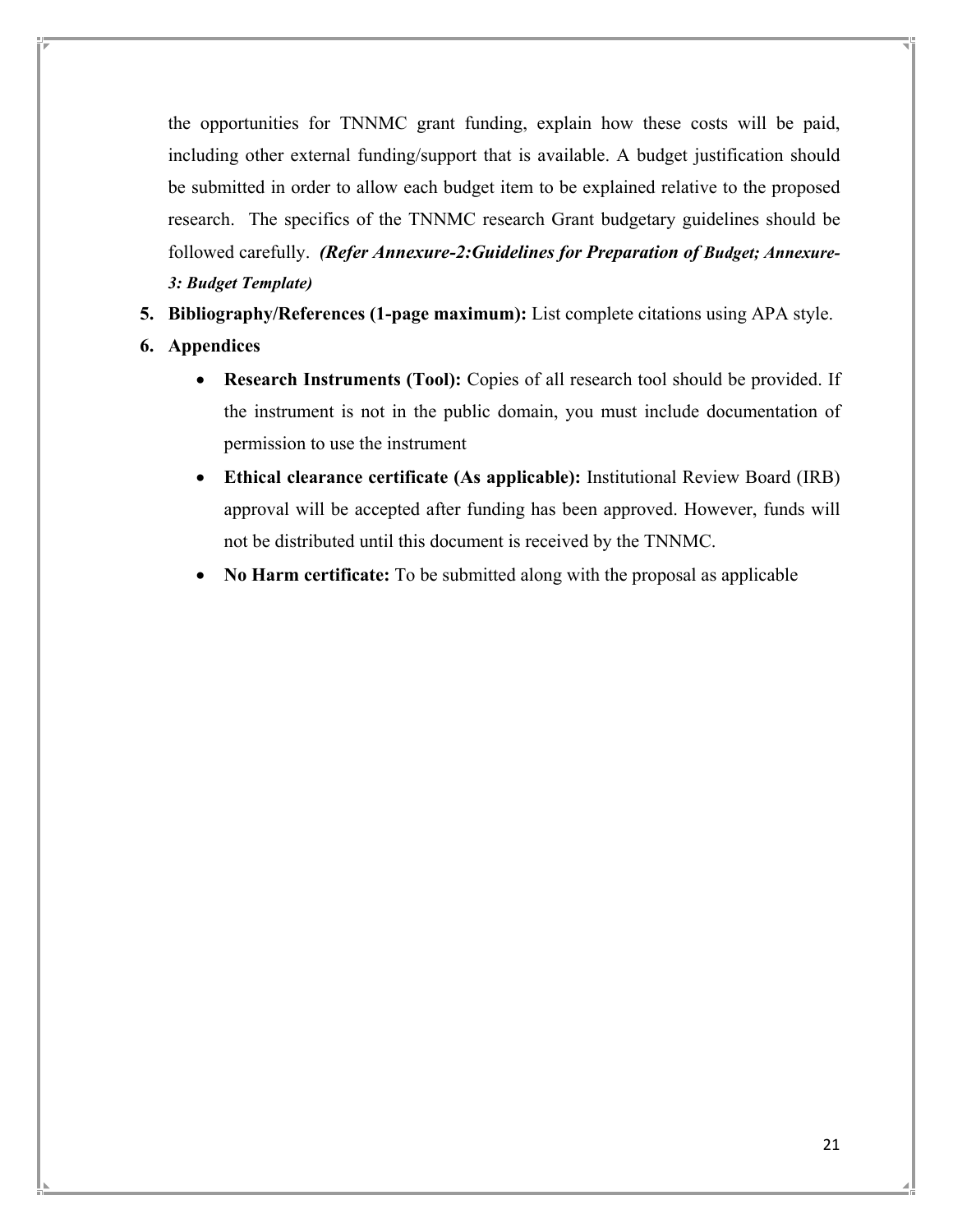# **PART – B**

**Annexures**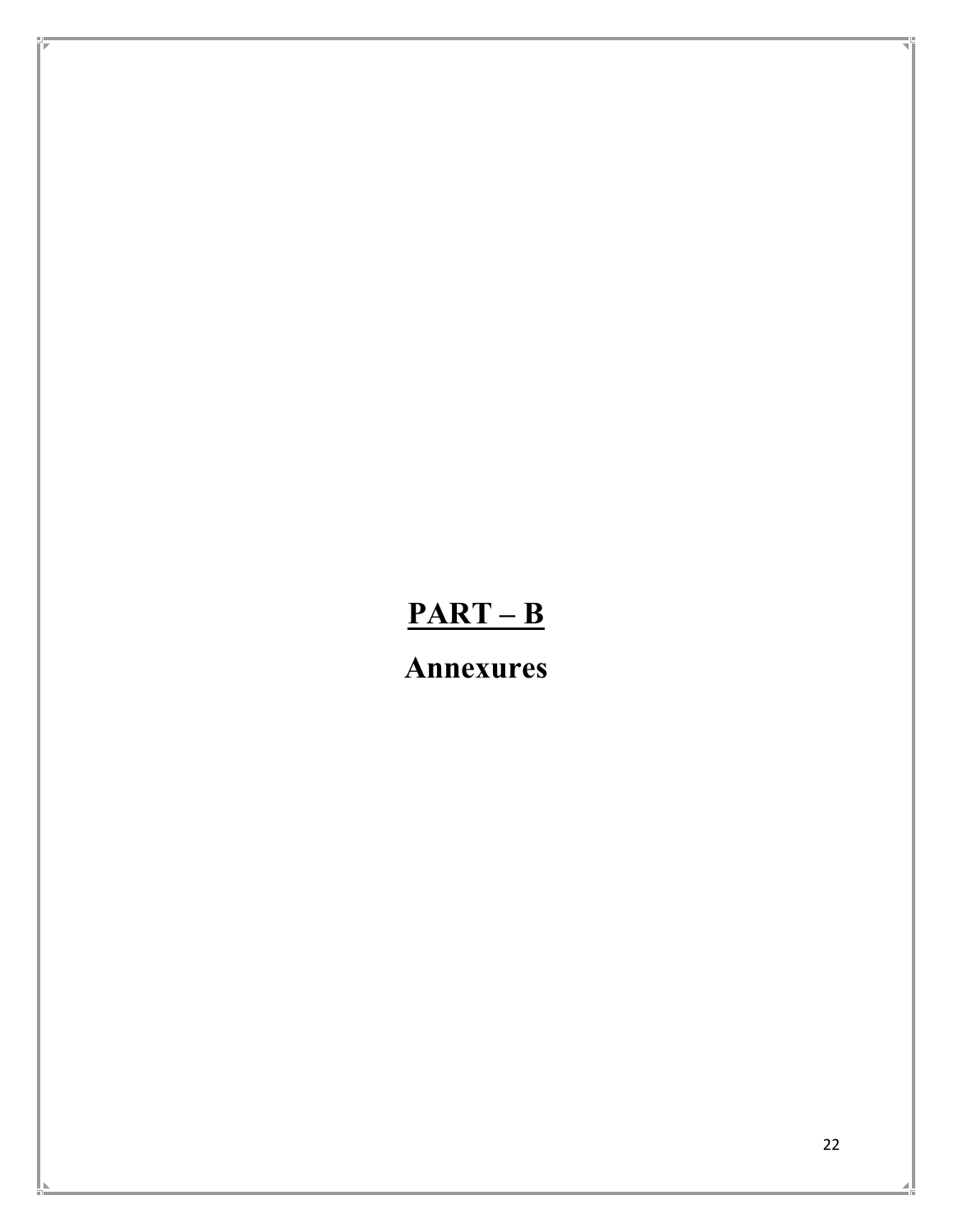# **Research Proposal Template**

| <b>Contents</b>                                           | <b>No of Pages</b> |
|-----------------------------------------------------------|--------------------|
| <b>Proposal Abstract</b>                                  | 1 Page             |
| <b>Research Proposal</b>                                  | 3 pages            |
| Introduction                                              |                    |
| Literature Review                                         |                    |
| <b>Research Methodology</b>                               |                    |
| <b>Budget</b>                                             | 1 Page             |
| <b>Bibliography/References</b>                            | 1 page             |
| <b>Appendices</b>                                         |                    |
| Research Instruments (Tool)<br>$\bullet$                  |                    |
| Ethical clearance certificate (If available)<br>$\bullet$ |                    |
| No Harm certificate (If available)                        |                    |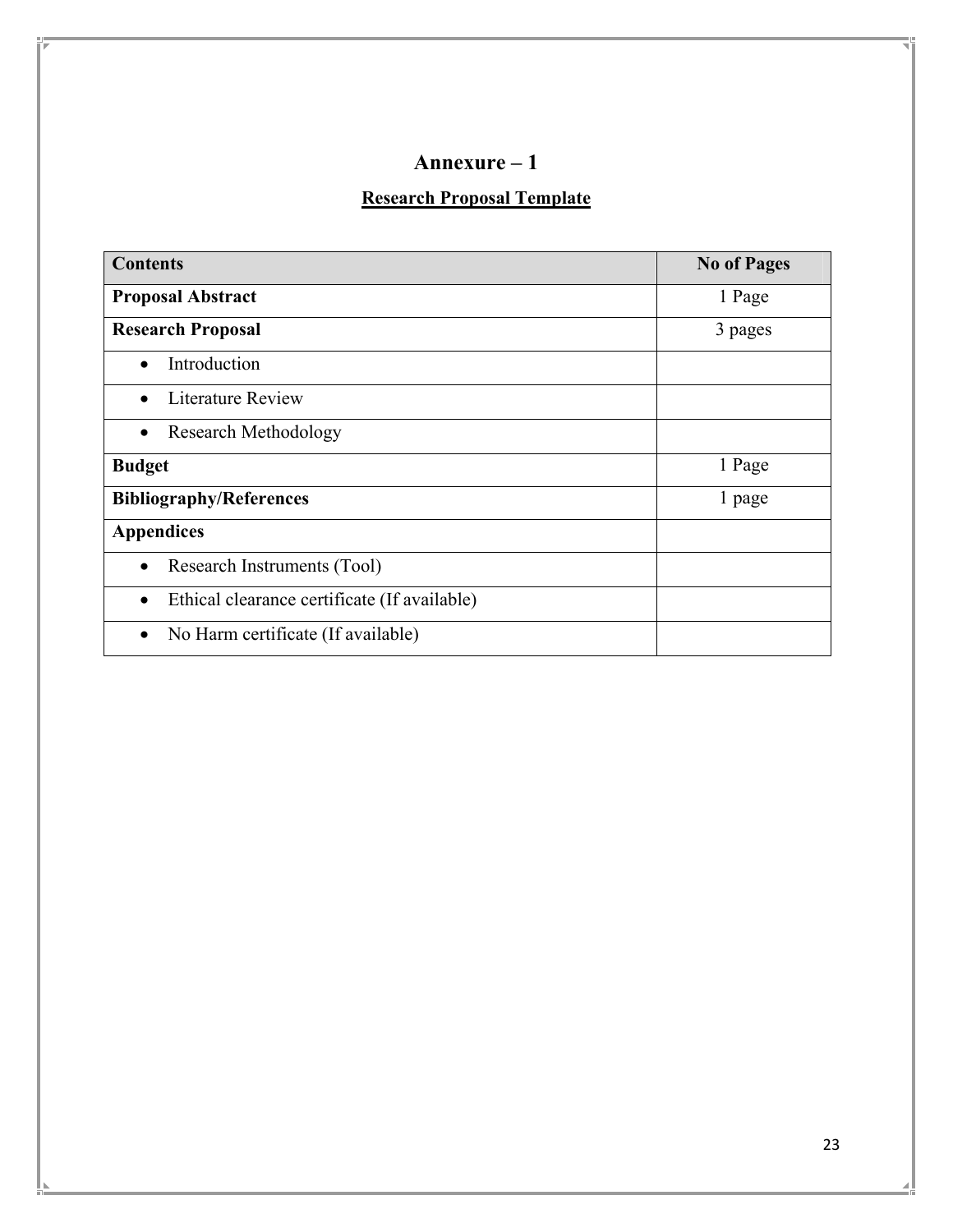# **Annexure – 2 Budgeting Guidelines**

Applicants are advised to clearly justify the requested budget paying particular attention to any research cost(s) which may be specific to this field of research and specially needed for their application.

## **Costs funded by TNNMC**

- **Travel:** It is intended to cover the participation of principal investigator, directly involved in the project, major conferences/meetings related to the project objectives. Local travel costs (e.g., for sample collection, field visits, etc.) can also be covered for the implementation of the project.
- **Consumables:** Purchase of consumable items required for the intervention study are acceptable only in limited amounts and must not exceed 20% of the total grant awarded.
- **Incentives:** It covers incentives for study samples as participant support costs wherever applicable
- **Data analysis:** It covers both quantitative and qualitative data analysis.
- **Printing:** It includes printing of research tools, draft report and final report.
- **Publication:** Publication costs consist of the documenting, preparing, publishing, disseminating, page and reprint charges, publication fees and sharing of project findings and supporting documents.

## **Costs not funded by TNNMC**

- Proposal preparation cost
- Research setting fees
- Purchase of equipment
- Salary support of Principal Investigator / Co-investigators
- Administration costs
- Communication charges (Network or call charges)
- Memberships / Donation / Gifts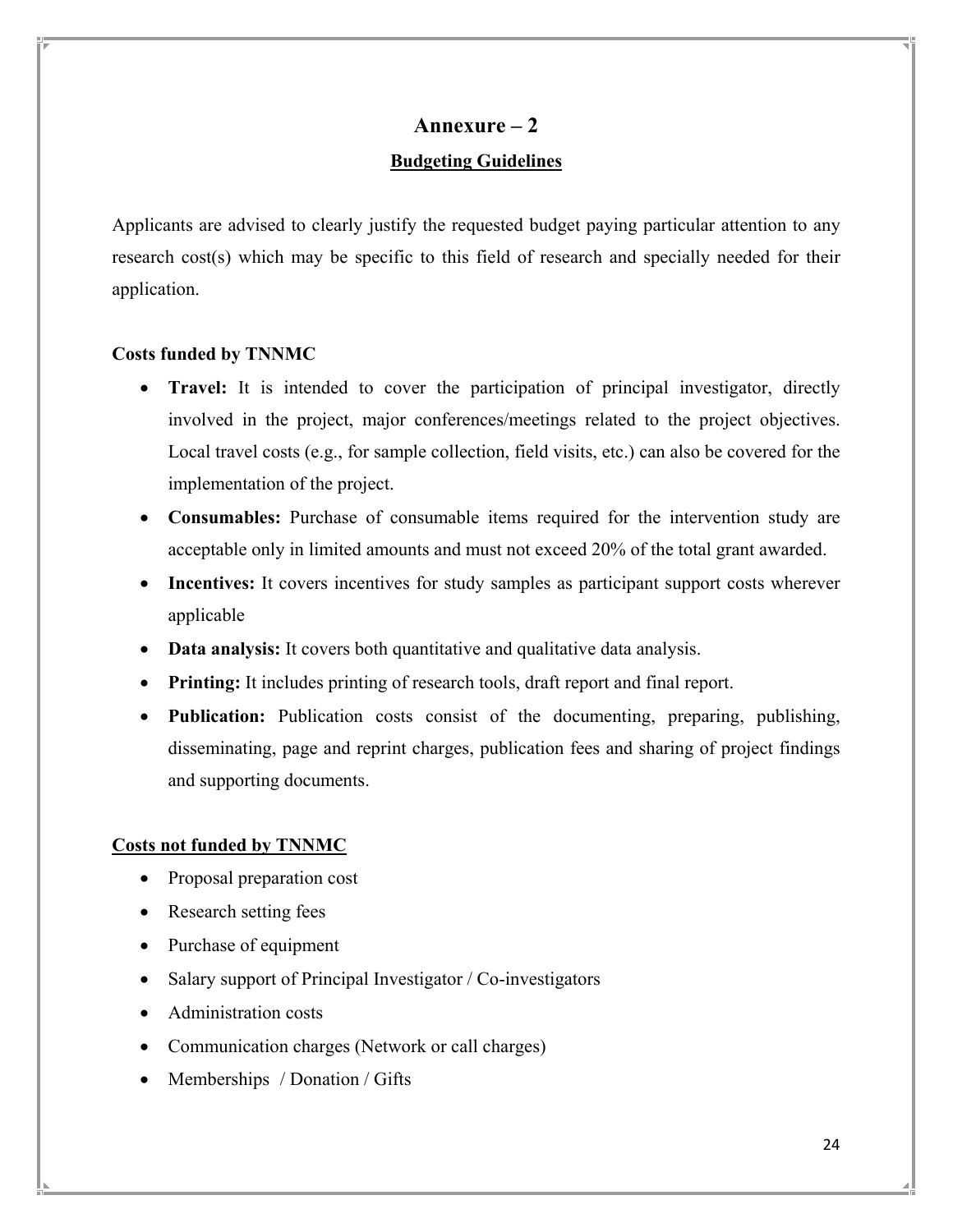## **Research Grant Budget Template**

**Research Title:** 

| S. No                   | <b>Items</b>                                        | Unit | Cost | <b>Total Cost</b> | <b>Justification</b> |
|-------------------------|-----------------------------------------------------|------|------|-------------------|----------------------|
| 1                       | <b>Incentive for samples</b>                        |      |      |                   |                      |
| $\overline{2}$          | <b>Training Related to Research Topic</b>           |      |      |                   |                      |
| $\overline{\mathbf{3}}$ | <b>Creation / Innovation of Research Instrument</b> |      |      |                   |                      |
| 4                       | <b>Statistician</b>                                 |      |      |                   |                      |
| 5                       | <b>Data Entry</b>                                   |      |      |                   |                      |
| 6                       | <b>Travel Expenses</b>                              |      |      |                   |                      |
| 7                       | <b>Translation of Research Tool</b>                 |      |      |                   |                      |
| 8                       | <b>Printing of Research Tool</b>                    |      |      |                   |                      |
| 9                       | <b>Consumables</b>                                  |      |      |                   |                      |
| 10                      | <b>Transcription of data</b>                        |      |      |                   |                      |
| 11                      | <b>Printing of Research Report</b>                  |      |      |                   |                      |
| 12                      | <b>Stationaries</b>                                 |      |      |                   |                      |
| 13                      | Contingencies                                       |      |      |                   |                      |
|                         | <b>Total Cost</b>                                   |      |      |                   |                      |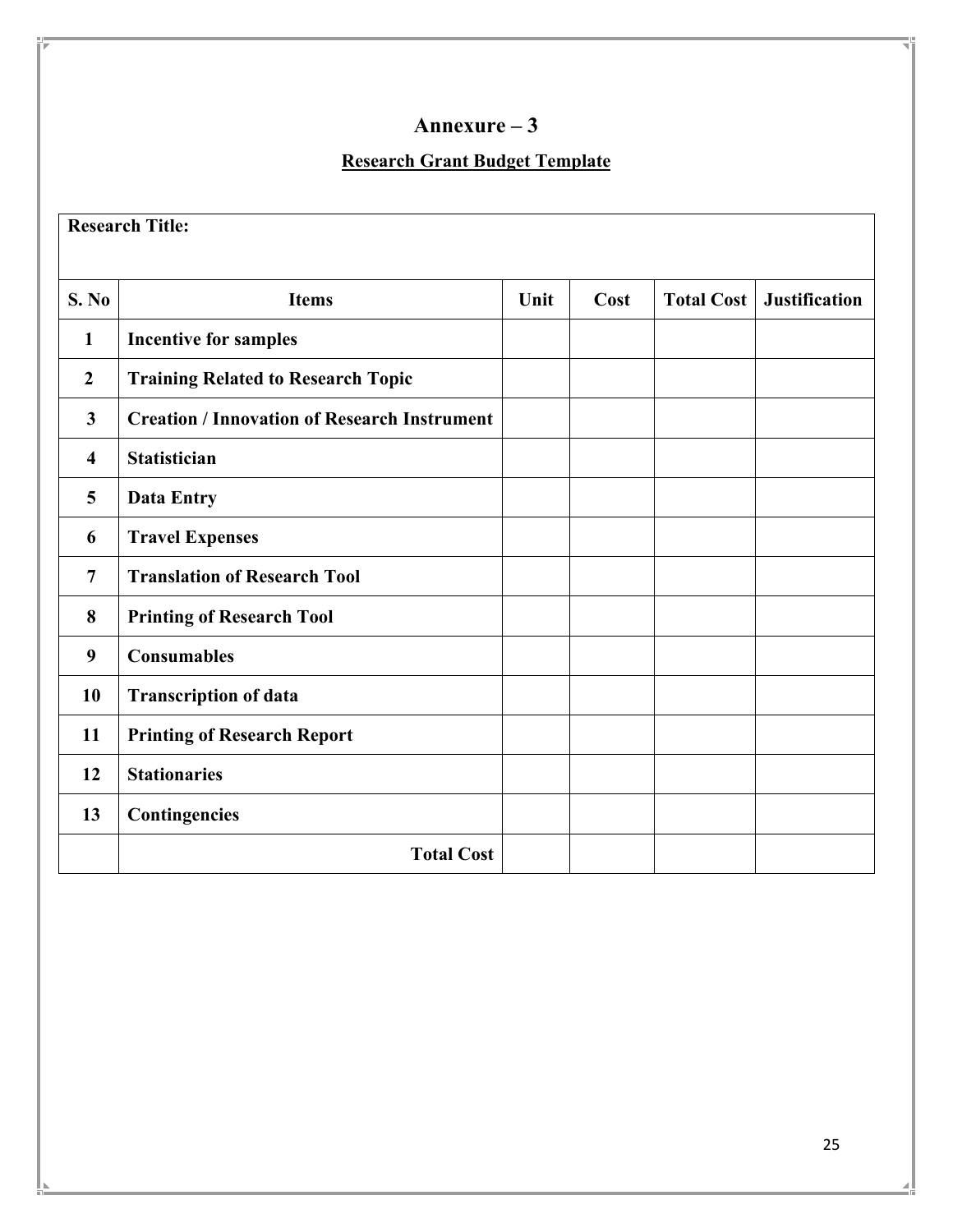# **PART - C**

# **Research Grant Process**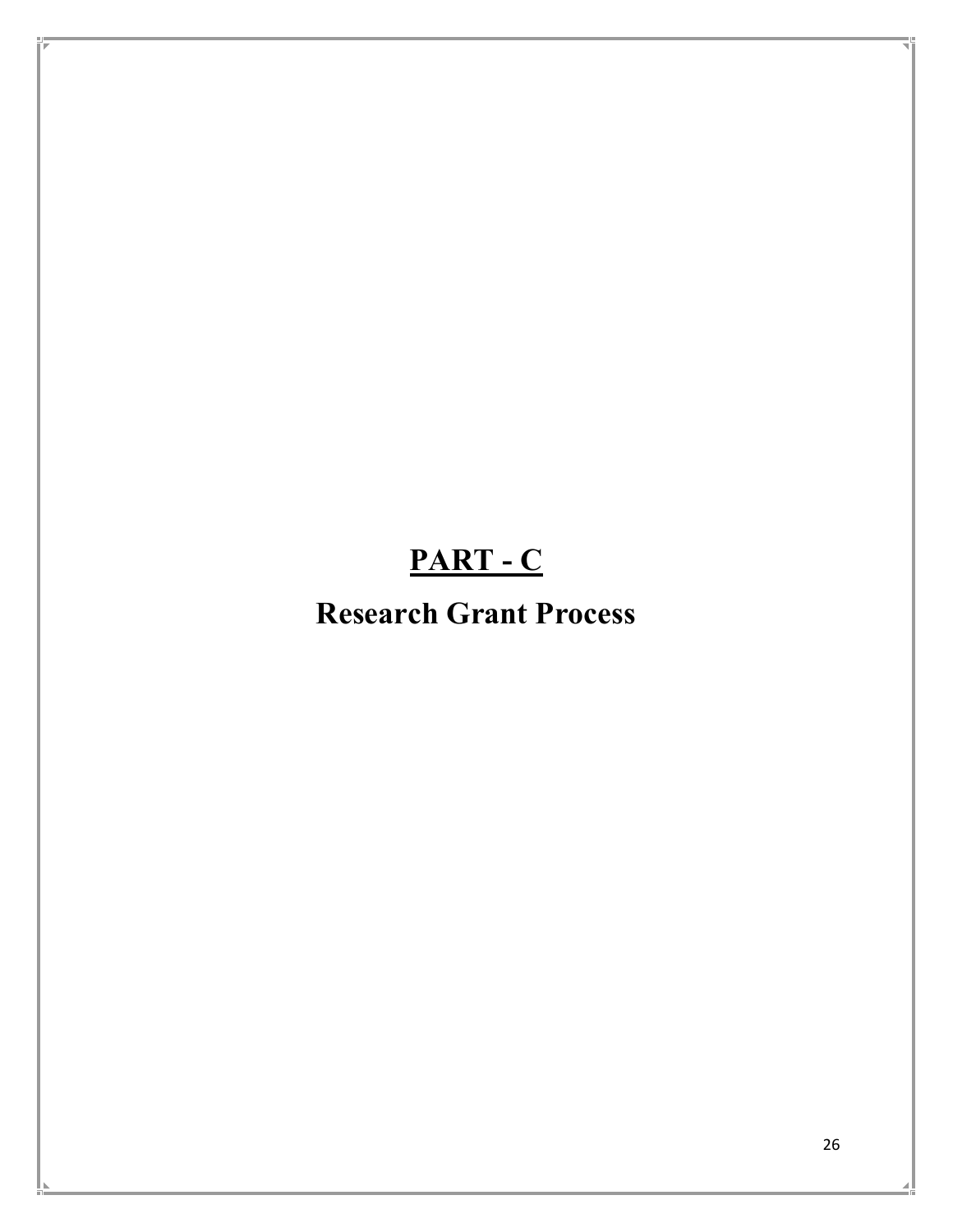## **Selection Process for Research Grants**

Applications are treated as privileged communication and are restricted to members of the TNNMC Research Advisory Board and Research Review Committee. Applications for research grant are reviewed and adjudicated by members of the Research Advisory Board (RAB), who are appointed by the Tamil Nadu Nurses and Midwives Council.

- 1. **Call for Application:** A public competitive solicitation will be issued inviting the nursing professionals to apply for research grant through TNNMC website. The solicitation will describe the goals of the grant and thematic areas, application instructions, requirements, time schedule, selection procedures, grant criteria, and other relevant information. All applicants are encouraged to thoroughly read through the solicitation document before filling in the application. Duly filled application should be submitted to The Registrar, TNNMC, 140, Jayaprakash Narayana Maligai, Sathome High Road, Mylapore, Chennai - 600004
- 2. **Application Screening / Review of Application:** The application screening will be done by the Research Review committee. All reviewers will independently review each research application according to established guidelines. Each application will be scored and a written report will be attached to it. The screened applications will be submitted to RAB within 15 working days of receiving. Incomplete proposals may be considered inadmissible. The criteria for screening application / Review of application are as follows. *(Refer Annexure-1:Criteria for Screening / Review Research Grant Application)*
	- Focus on thematic areas
	- Title of the study
	- Research Objectives
	- Background to support the need for the study
	- Review of relevant literature
	- Research Design
	- Sampling
	- Research Tool
	- Project activities with timeline
- *3.* **Evaluation of Research Proposal:** The grant award recipient will be selected based on consideration of eligibility and merit of the research proposal. Previous research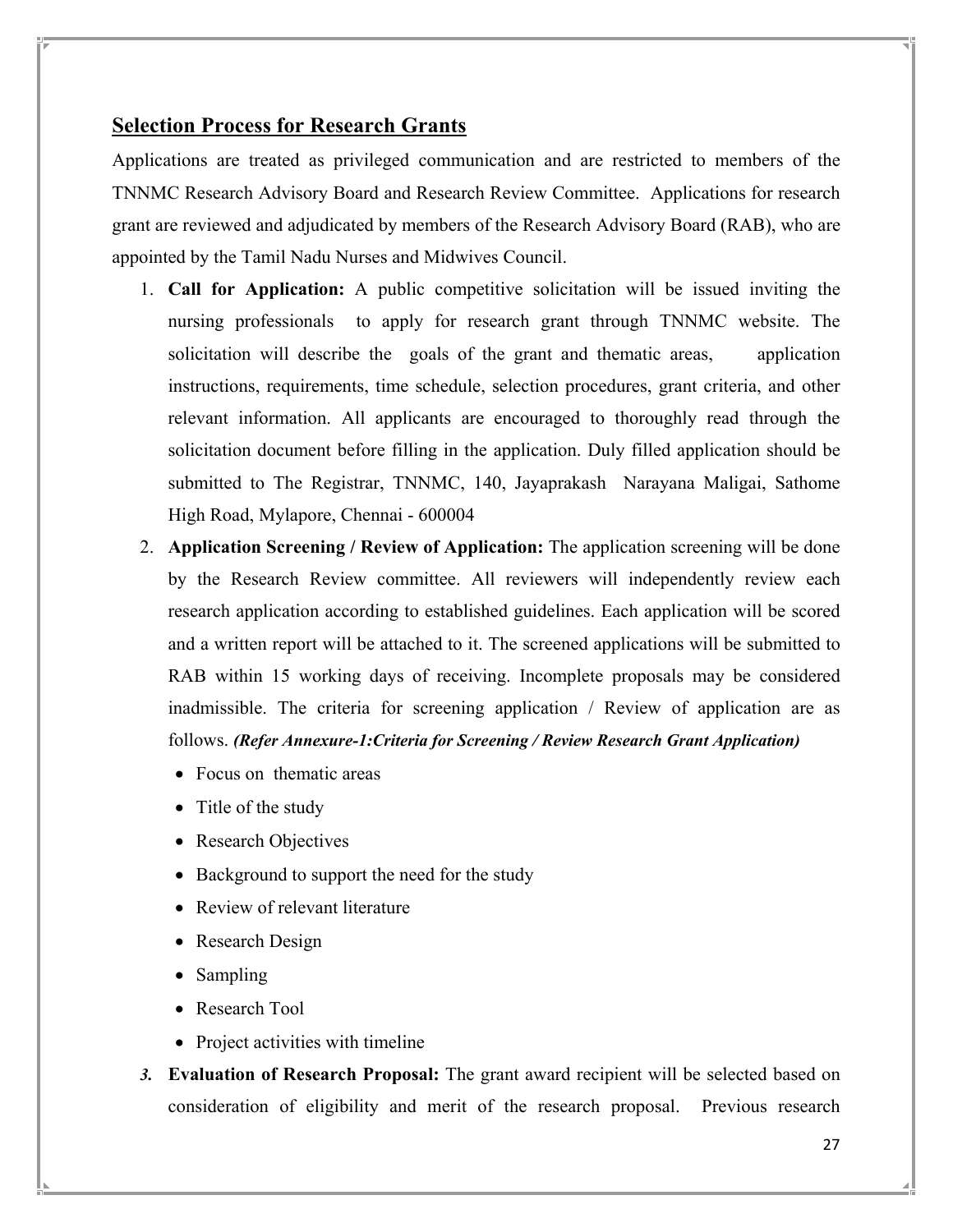experiences will be considered. Priority will be given to research work that advances nursing practice , education and administration. The Research Advisory Board (RAB), will organize a meeting with the short-listed applicants for a 10 minutes presentation of the research proposal to evaluate the proposals and select the proposal(s) for funding. The proposal would be studied in-depth and evaluated on the following parameters as per the weightages assigned*:(Refer Annexure-2: Evaluation Criteria for Research Proposal)* 

| S. No               | <b>Items</b>                               | Weightage |
|---------------------|--------------------------------------------|-----------|
| 1                   | Significance of the study                  | 8%        |
| $\overline{2}$      | Impact of the study                        | 15%       |
| 3                   | Research methodology                       | 21%       |
| $\overline{\bf{4}}$ | Research Tool                              | 7%        |
| 5                   | Appropriateness & Feasibility of the study | 9%        |
| 6                   | Data analysis plan                         | 8%        |
| 7                   | <b>Budget</b>                              | 8%        |
| 8                   | Degree of Innovation                       | 9%        |
| 9                   | Research Team                              | 6%        |
| 10                  | Presentation of research proposal          | $9\%$     |
|                     | <b>Total</b>                               | 100%      |

**4. Notification to Principal Investigator:** Within 15 days after its consideration of the research, the RAB will notify the Principal investigator regarding whether the research is approved, disapproved, approved contingent upon certain modifications, or approved subject to certain conditions. The approval will be withheld until the RAB receives written confirmation to its satisfaction that the modifications have been made or that the conditions will be satisfied. Also, any alterations to a previously approved research protocol must be approved by the RAB before they can be implemented by the investigator. Follow-up communication concerning modifications and conditions of approval can usually be accomplished through written correspondence between the investigator and TNNMC.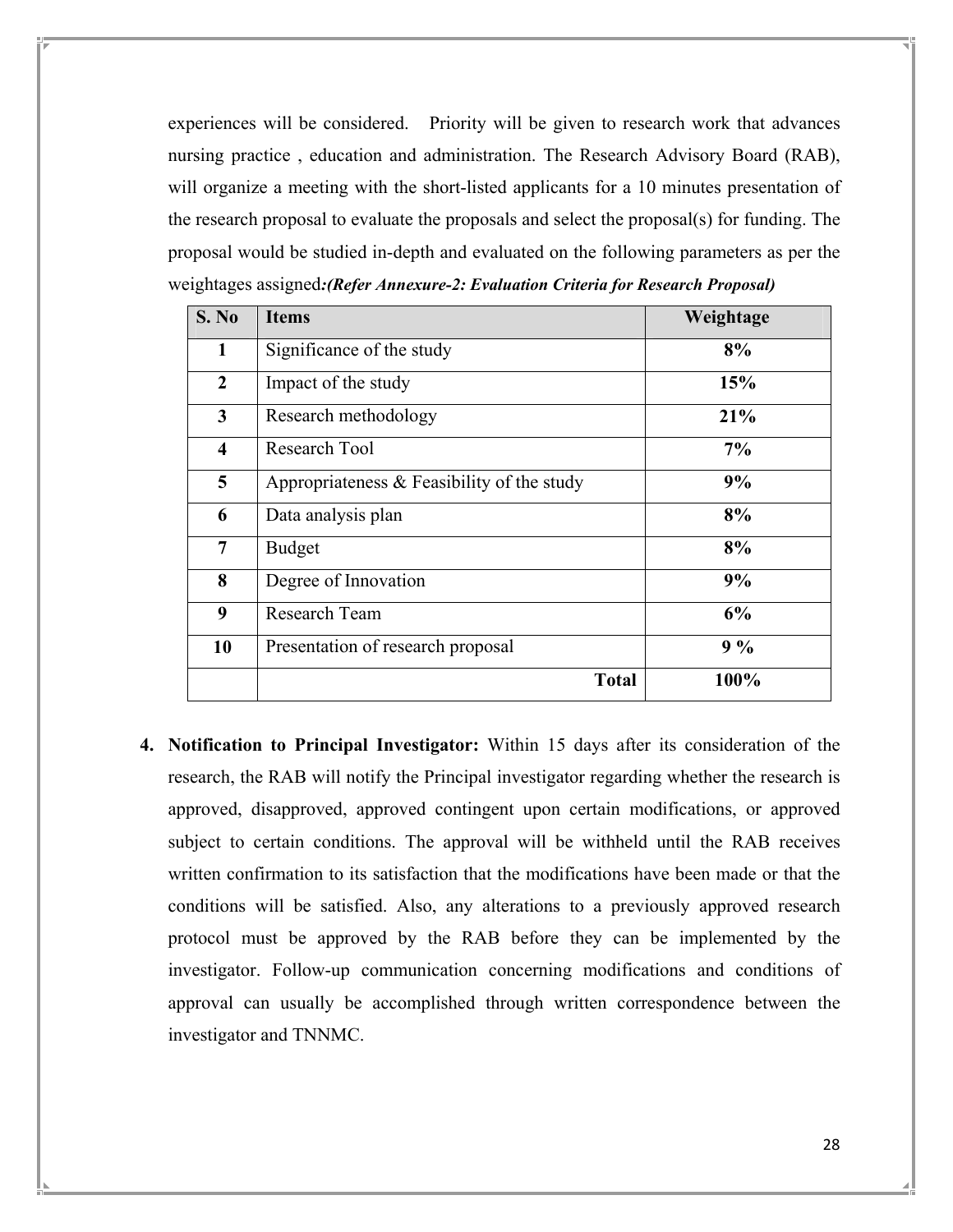- 5. **Research Grant Declaration:** The final list of selected awardees will be published on the TNNMC website within 75 days from the date call for application.*(Refer Annexure-3: Letter of Acceptance)*
- 6. **Conflict of interest:** Conflict of interest rules are applied rigorously. Where a conflict of interest exists, the reviewer is requested to inform the TNNMC's Research Advisory Board immediately so that an alternative reviewer may be appointed. Reviewers are required to respect the confidentiality of the review process, which is designed to protect and preserve the integrity of the Research Advisory Board's advisers and processes. Reviewers may not discuss any aspect of the scoring or assessment with applicants or colleagues. All such requests must be referred to the Research Advisory Board.

#### **Post Award Management**

TNNMC Research Grant RAB will closely work with the awardee to achieve objectives of Research Grant. The RAB will closely monitor the progress of each awarded project. They will also serve as advisors to support the awardee with the range of services required to complete the research project successfully. If the Grant-holders is not able to complete the research study within the time frame, may request to have the period of the award extended by writing to the Registrar, TNNMC not later than one month prior to the end date of the award. *(Refer Annexure-8: Extension of Research Project).* 

#### **Research Project Deliverables**

**Inception report:** The inception report will cover the finalized methodology, research tools, timeline and list of samples to be covered along with the list of studies to be referred. The inception report shall also inform about the quality control mechanisms.

**Pilot study report:** The pilot study report include the findings of pilot study, reliability of the study, feasibility of the study, and changes made in the research tool and the pilot report should be presented to RAB as specified in the deliverables.

**Draft report:** The analyzed data will be presented in the report format. Compiled well drafted report should include introduction, review of literature, methodology, data analysis, discussion, recommendations, conclusion, bibliography and appendices.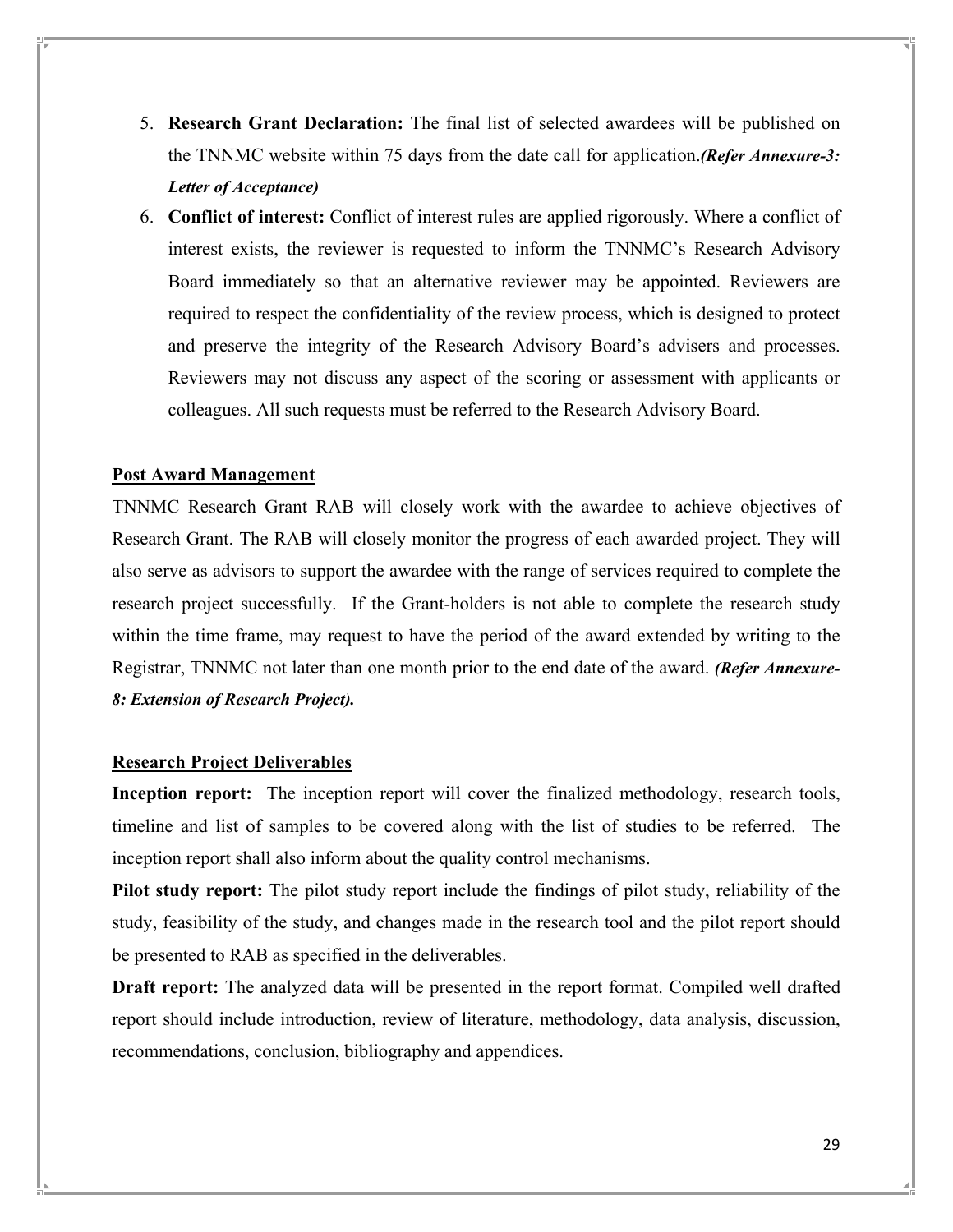**Final report:** The final report include front cover page, acknowledgements, abstract, list of tables, list of figures, introduction, review of literature, methodology, data analysis, discussion, recommendations, conclusion, bibliography and appendices. Three copies of final report should be submitted to TNNMC within **one month** of submission of draft report.

**Presentatio**n: The research project findings has to be presented to the RAB members.

*(Refer Annexure-4, 5&6: Format for Submission of Inception Report, Pilot Report Draft / Final Report)* 

## **Payment Schedule**

In case of a grant being awarded, a written operational agreement is made between TNNMC and the Principal Investigator. The grant is paid in to the bank account of the principal investigator (Primary grant recipient) transferred upon signature of the agreement by both parties. Release of funds is subject to the satisfactory approval of deliverables submitted in a timely manner, according to the deadline and format specified in the agreement. Please note that no part of the grant can be transferred to any other person or organization under any form of subcontracting or out-sourcing arrangement. The payments will be made on the following basis only:

| <b>Deliverables</b>           | <b>Payment</b> |
|-------------------------------|----------------|
| Signing of Agreement          | 15%            |
| Inception Report              | 25%            |
| Pilot study report            | 10%            |
| Completion of data collection | 20%            |
| Draft report                  | 20%            |
| Final report& presentation    | 10%            |

**Note:** The principal investigator should submit the utilization certificate along with supporting bills at the end of the research project. If any funds are unspent it should be returned to the TNNMC with clear justification.*(Refer Annexure-7&9: Format for Submission of Utilization certificate and Unspent Amount of Research Grant)*

## **Terms of Reference**

- The grant applicant must sign TNNMC's Terms of Reference (ToR) that lists expectations for the project.
- Research grants must be used for the project and purposes described in the application. Grant-holders wanting to transfer funds from one budget category to another in response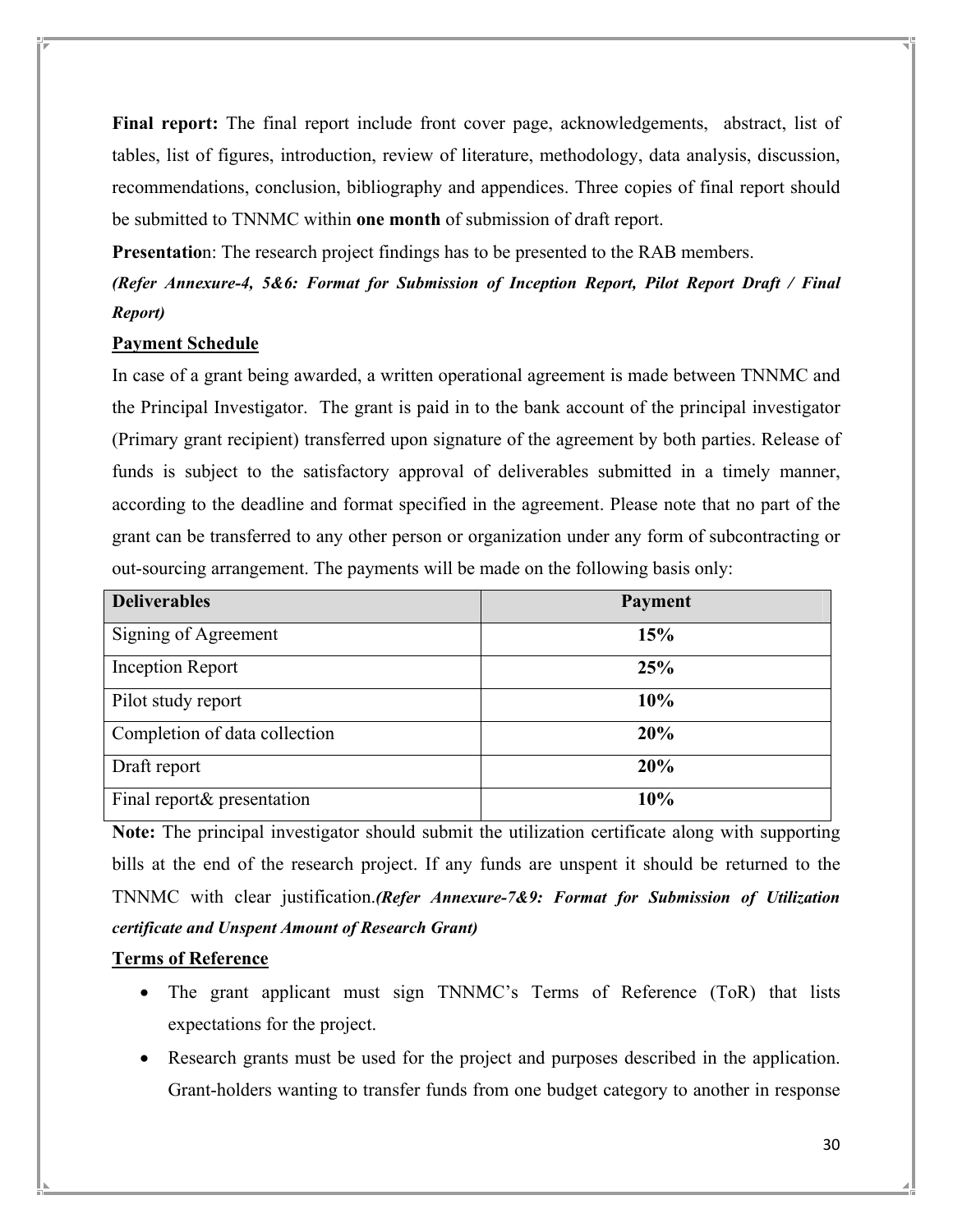to changing research needs or to use funds for a new budget item must secure the prior written approval of the Office of TNNMC.

- The award recipient is responsible for the use of the funds and for any over-expenditure of research accounts.
- Expenditures must comply with TNNMC regulations concerning the use of special project funds and must be made in accordance with standard TNNMC financial procedures.
- Grants involving the purchase of equipment are made on the understanding that any costs associated with the installation, operation, and maintenance of any equipment purchased will be the responsibility of the researcher and his/her department.
- TNNMC awards normally terminate on the date specified in the award notification letter and any unspent funds are automatically returned to the TNNMC. Grant-holders may request to have the period of the award extended by writing to the appropriate contact person in the Office of TNNMC not later than one month prior to the end date of the award. Such requests must include a justification for the extension.
- Within 45 days of the completion or termination of the grant, a final report must be submitted to the Office of TNNMC. This report should not exceed one page and should describe: what was accomplished, including a summary of the major research findings; the plans for research dissemination, including an indication of any publications/paper presentations resulting from the grant or in press/in preparation; research personnel trained.
- If an award recipient receives an award for the same work from an external agency as a result of a concurrent or previous application, the TNNMC award of balance remaining will be recalled.
- If an award recipient loses his/her eligibility to hold internal grant funding during the term of award, all unused funds must be returned to the program's funding pool.
- The TNNMC Publishing Rights Agreement must be observed.
- The grant awardee cannot apply for research grants in TNNMC for three years of period as a principal investigator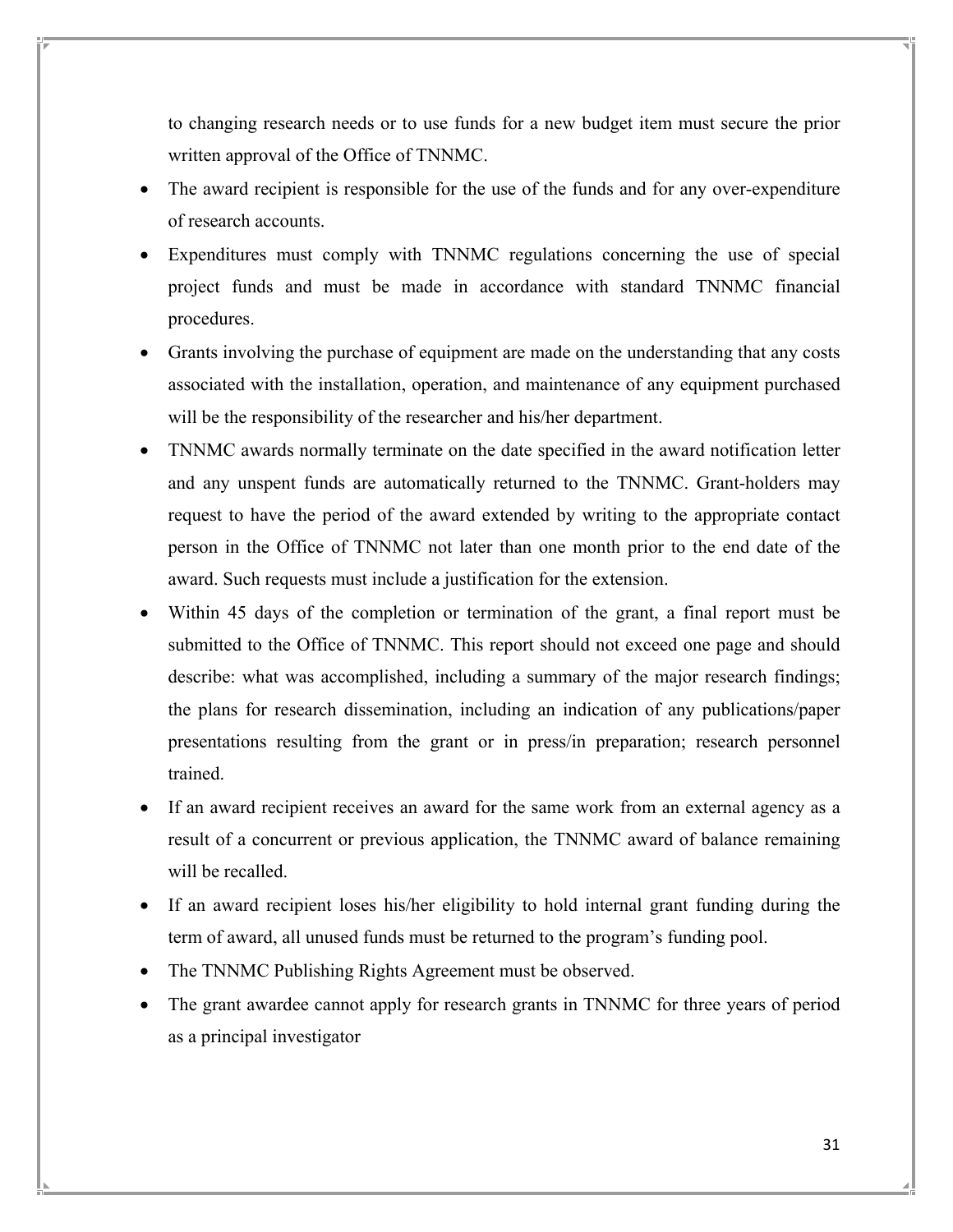# **PART – C**

**Annexures**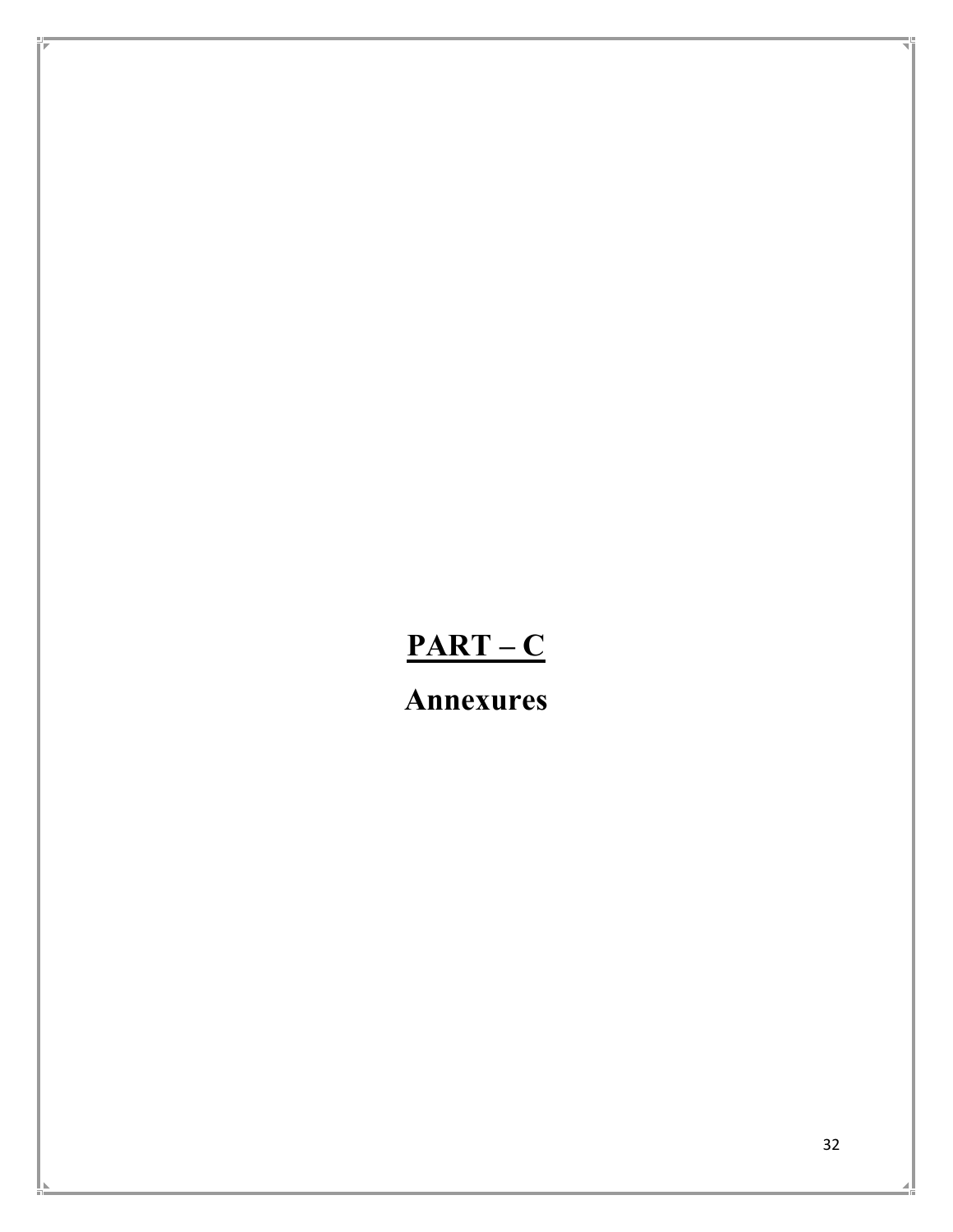# **Criteria for Review of Research Grant Application**

| Criteria                      | <b>Satisfactory</b>      | <b>Partly Satisfactory</b> | <b>Unsatisfactory</b>   |  |
|-------------------------------|--------------------------|----------------------------|-------------------------|--|
|                               | 2                        |                            | 0                       |  |
| <b>Focuson thematic areas</b> | The study completely     | The study partly focus     | The study does not      |  |
|                               | focuses on the           | on thematic area           | focus on the thematic   |  |
|                               | thematic area            | (Requires                  | areas                   |  |
|                               |                          | modification)              |                         |  |
| Title of the study            | The title of the study   | The title of the study     | The title is unsuitable |  |
|                               | is clearly stated        | needs slight               | for the study           |  |
|                               |                          | modification               |                         |  |
| <b>Research objectives</b>    | The objectives framed    | The objectives framed      | The objectives          |  |
|                               | out are very relevant    | out are partially          | framed out are not      |  |
|                               |                          | relevant to the study      | relevant to the study   |  |
| <b>Background to support</b>  | Clearly identifies need  | Limited background to      | The need for the        |  |
| the need for the study        | for the study            | support need for the       | study is not clear&     |  |
|                               |                          | study                      | inadequate              |  |
| <b>Review of literature</b>   | Literature cited is very | Only part of Literature    | Literature review       |  |
|                               | relevant and timely      | cited is relevant and      | lacks relevance and is  |  |
|                               |                          | timely                     | outdated                |  |
| <b>Research Design</b>        | Design is appropriate    | Design needs slight        | Design is not           |  |
|                               | for the study            | revision                   | appropriate for the     |  |
|                               |                          |                            | study                   |  |
| <b>Sampling</b>               | Sampling size and        | Sampling size and          | Sampling size and       |  |
|                               | sampling technique is    | sampling technique is      | sampling technique is   |  |
|                               | very clear and feasible  | fairly considered          | not clear and not       |  |
|                               |                          |                            | feasible                |  |
| <b>Score</b>                  |                          |                            |                         |  |
|                               |                          |                            |                         |  |
|                               |                          |                            |                         |  |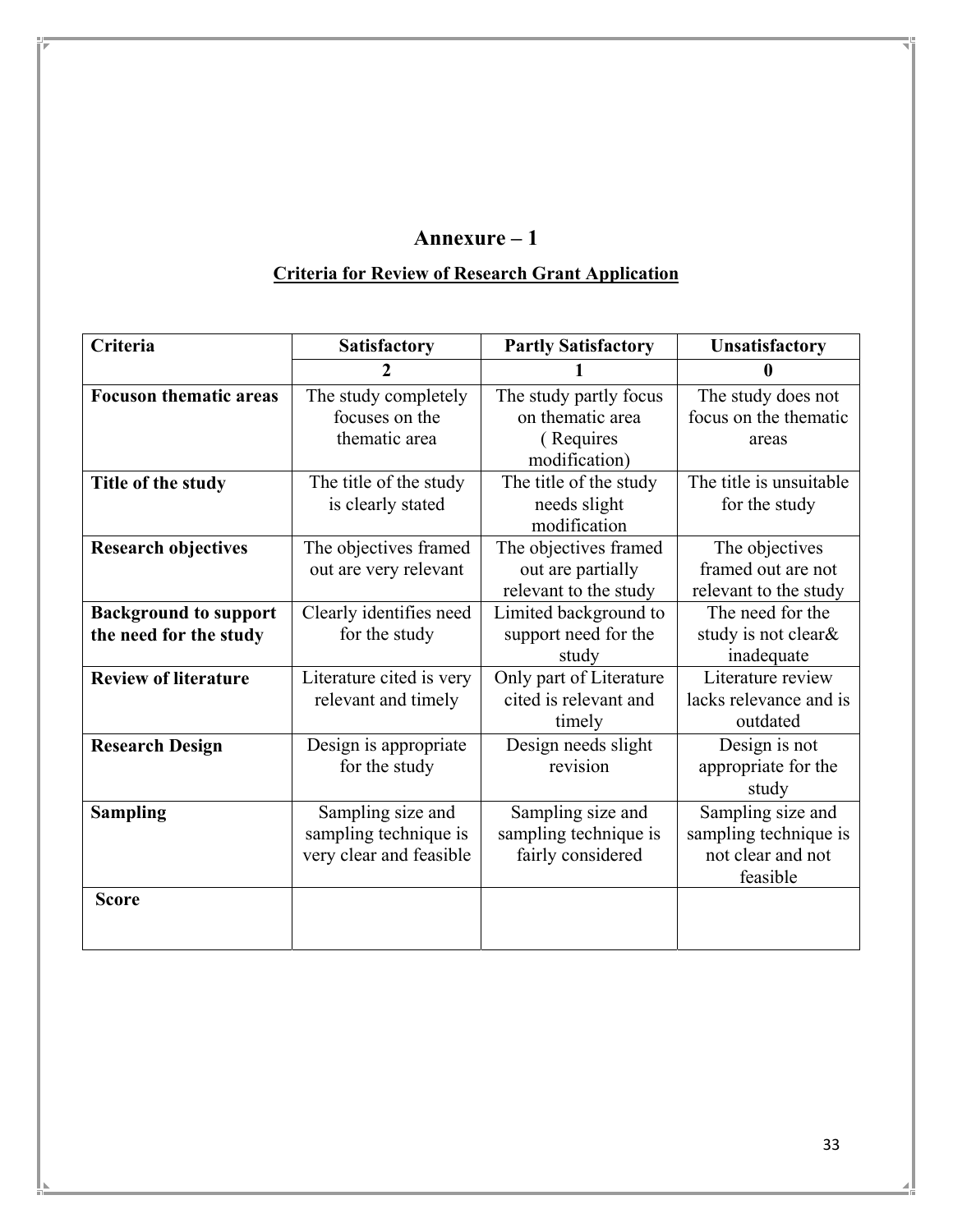# **For Reviewer's use only**

| <b>Final Score</b>         | /14<br>(Requires at least 10 out of 14 to proceed to next level) |
|----------------------------|------------------------------------------------------------------|
| <b>Reviewer's Comments</b> |                                                                  |
| <b>Application status</b>  | 1. Short listed<br>2. Recommend with corrections<br>3. Rejected  |
| <b>Full Name</b>           |                                                                  |
| <b>Signature with date</b> |                                                                  |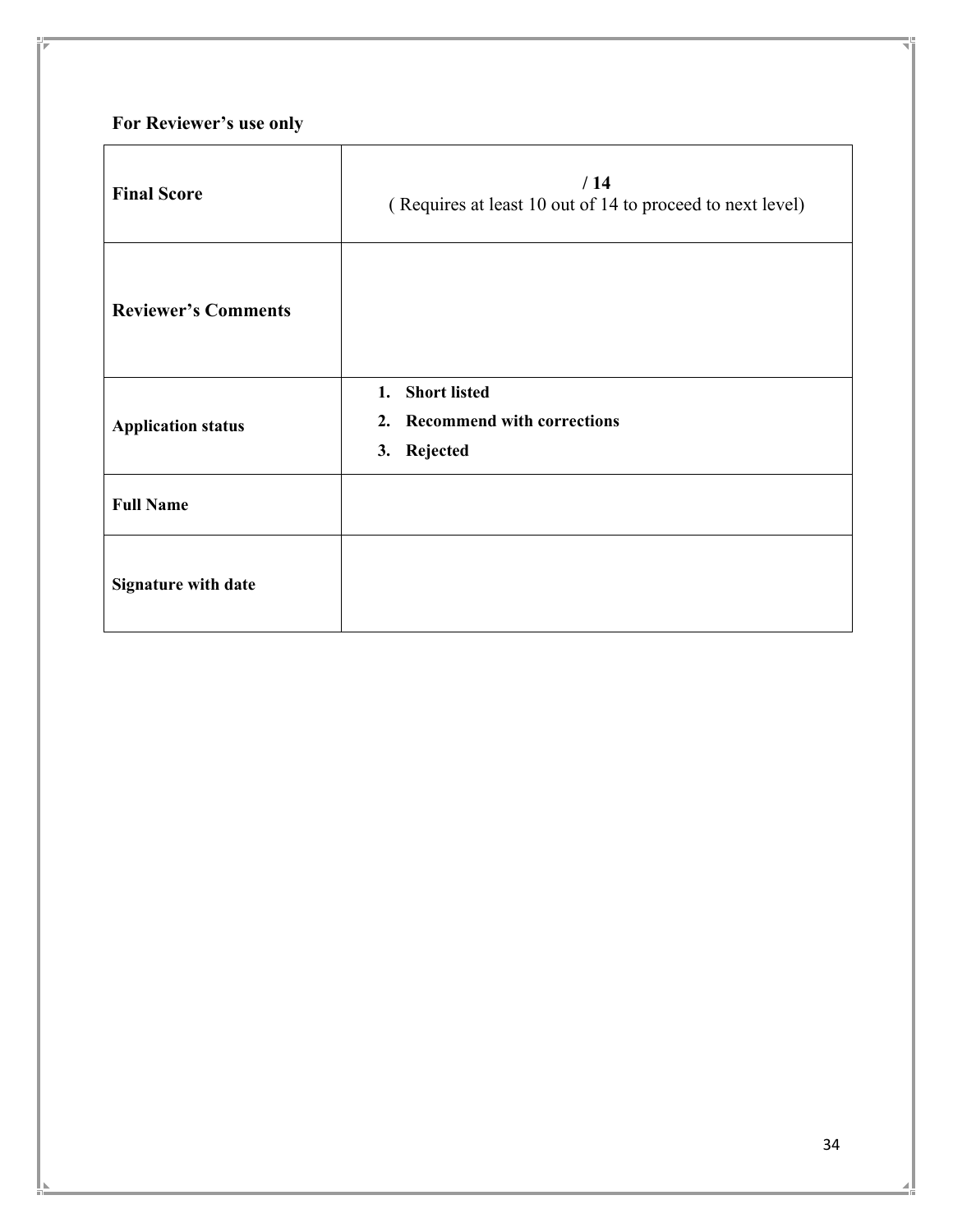## **Criteria for Evaluation of Research Proposal**

| <b>Evaluation Criteria</b>                          | Weightage      | <b>Score</b> |
|-----------------------------------------------------|----------------|--------------|
| A. Significance of the study                        |                |              |
| Focus on health needs                               | $\overline{2}$ |              |
| Addresses gaps/challenges in nursing thematic areas | $\overline{2}$ |              |
| Emphasize trends in healthcare/nursing              | $\overline{2}$ |              |
| <b>B.</b> Impact of the study                       |                |              |
| Measurable outcomes                                 | 3              |              |
| Healthcare transformation                           | $\overline{2}$ |              |
| Impacts the realms of policy and practice           | $\overline{2}$ |              |
| Sustainability                                      | $\overline{2}$ |              |
| Scalability                                         | $\overline{2}$ |              |
| C. Research Objectives & Methodology                |                |              |
| Research objectives                                 | $\overline{3}$ |              |
| Research hypothesis/assumptions                     | $\overline{3}$ |              |
| Research design                                     | $\overline{2}$ |              |
| Research setting                                    | $\overline{2}$ |              |
| Sampling (size, technique, criteria)                | 3              |              |
| Data collection method & Plan                       | 3              |              |
| <b>D. Research Tool</b>                             |                |              |
| Relevancy of the research tool                      | 3              |              |
| Applicability                                       | $\overline{2}$ |              |
| E. Appropriateness & Feasibility of the study       |                |              |
| Timeline of the study                               | $\overline{2}$ |              |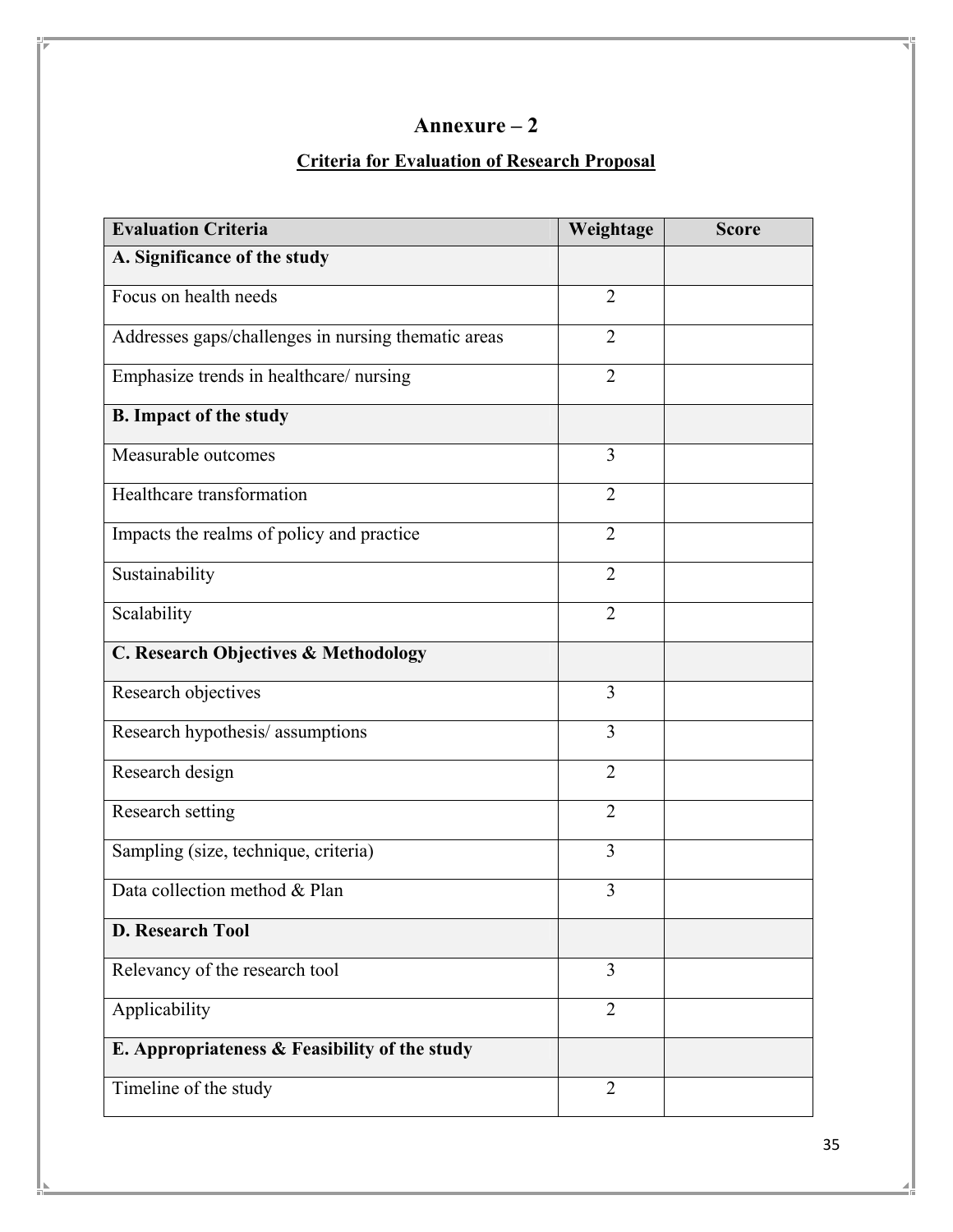| Resources                                        | $\overline{2}$ |  |
|--------------------------------------------------|----------------|--|
|                                                  |                |  |
| Strengths and limitations of the study           | 3              |  |
| F. Data analysis plan                            |                |  |
| Data analysis plan based on objectives           | 3              |  |
| Relevant statistical methods                     | 3              |  |
| G. Budget                                        |                |  |
| Budget proposed on all research activities       | 3              |  |
| Justification of expenses                        | 3              |  |
| H. Degree of Innovation                          |                |  |
| Demonstrates / facilitate clinical effectiveness | $\overline{2}$ |  |
| Build nursing capability                         | $\overline{2}$ |  |
| Redesign nursing practice                        | $\overline{2}$ |  |
| <b>I. Research Team</b>                          |                |  |
| Strength of the research team                    | 3              |  |
| Experience of the research team                  | $\overline{2}$ |  |
| <b>J. Presentation of proposal</b>               |                |  |
| In-depth Knowledge on the study                  | 3              |  |
| Ability to justify the study                     | $\overline{2}$ |  |
| Acceptance for suggestion                        | $\overline{2}$ |  |
| <b>Total Score</b>                               | 75             |  |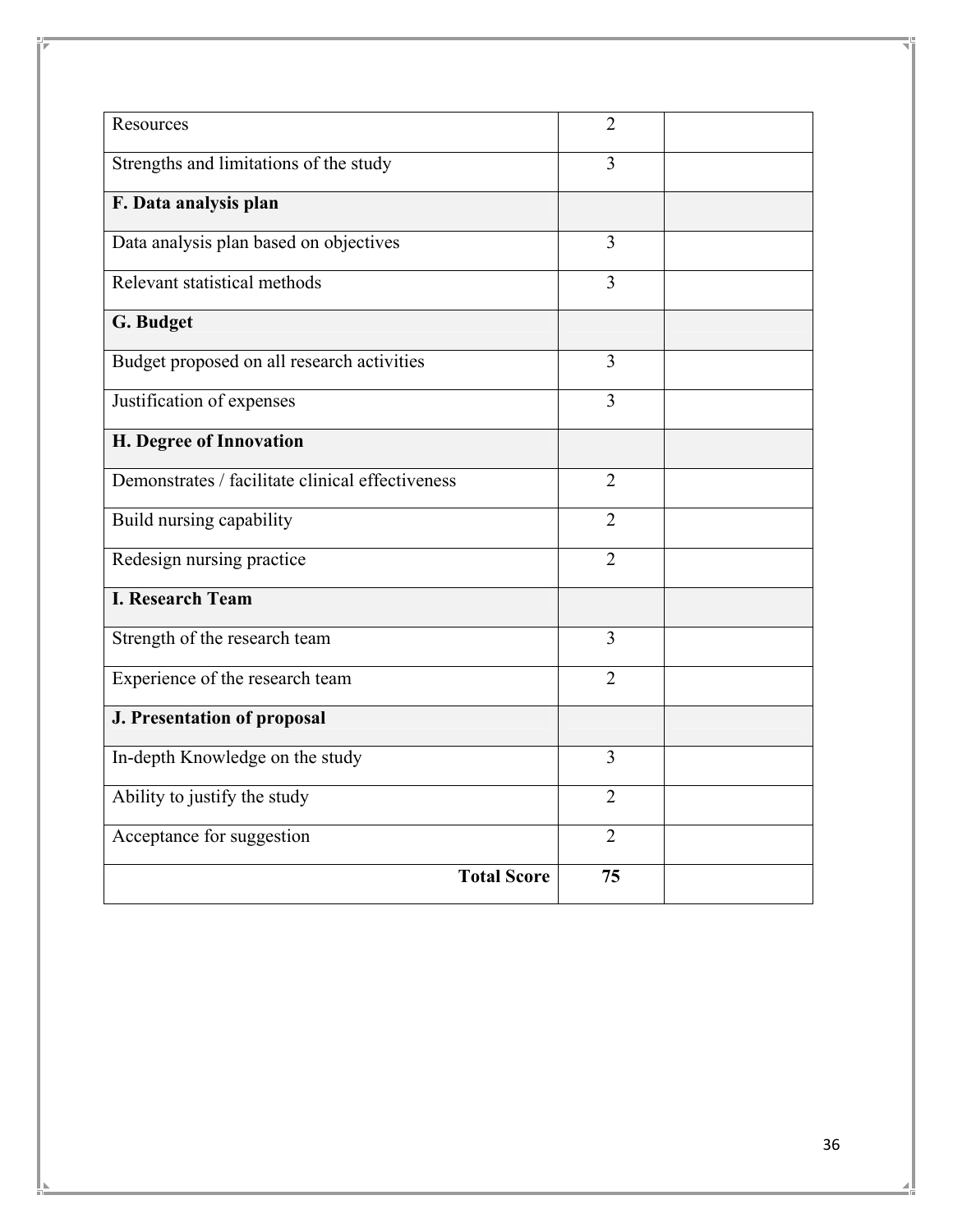# **For Evaluator's use only**

| <b>Final Score</b>           |                                         |
|------------------------------|-----------------------------------------|
|                              | /75                                     |
|                              |                                         |
|                              |                                         |
| <b>RAB Comments</b>          |                                         |
|                              |                                         |
|                              |                                         |
|                              |                                         |
| <b>Application status</b>    | 1. Discuss weaknesses                   |
|                              | 2. Corrections and / or Re-Presentation |
|                              | 3. Resubmission of Proposal             |
|                              | 4. Waitlisted                           |
|                              | 5. Approved                             |
|                              |                                         |
| <b>Evaluator's Full Name</b> |                                         |
|                              |                                         |
|                              |                                         |
| <b>Signature with date</b>   |                                         |
|                              |                                         |
|                              |                                         |
|                              |                                         |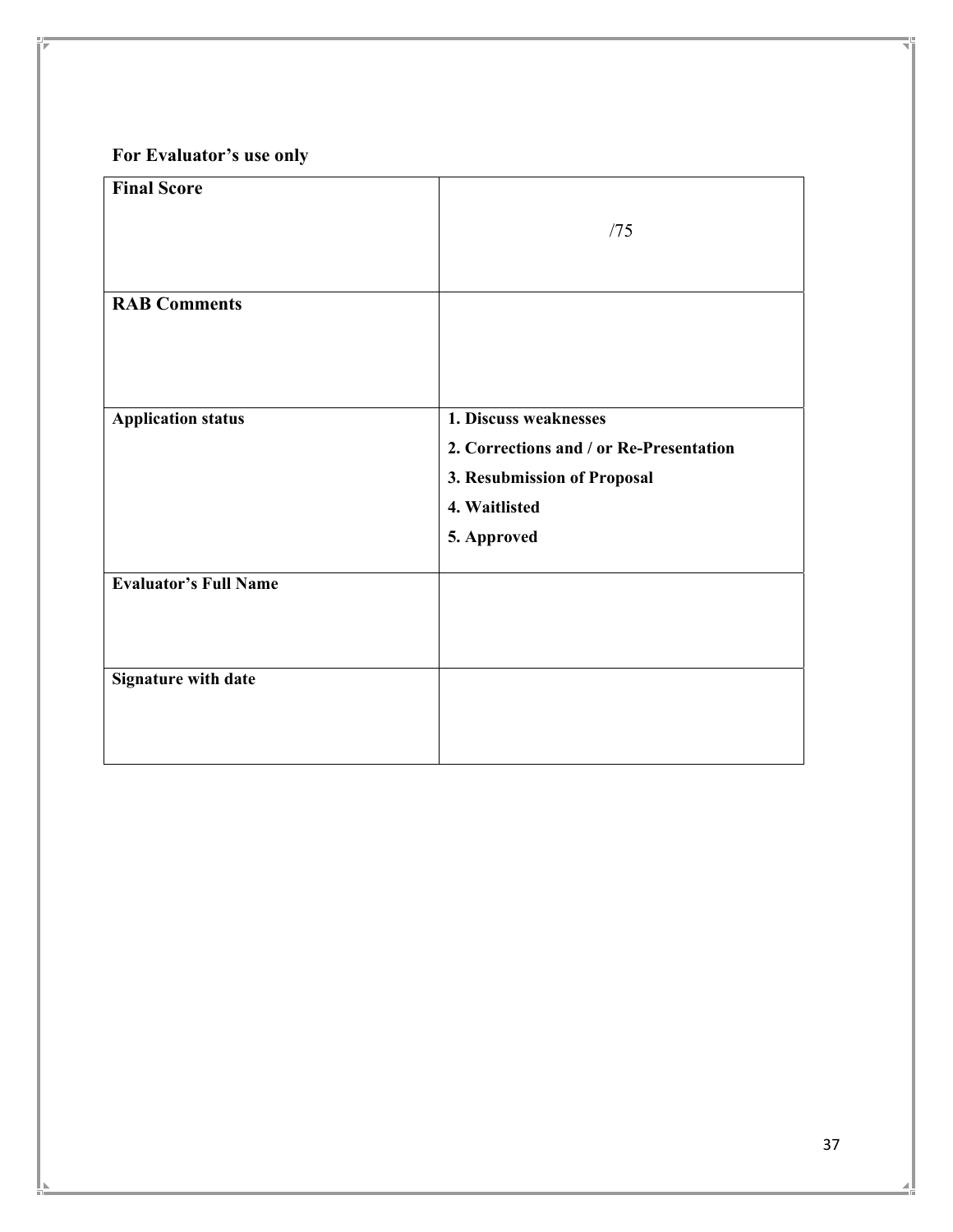## **Letter of Acceptance**

| To,<br><b>The Registrar</b><br>Tamilnadu Nurses and Midwives Council<br>140, Jayaprakash Narayanan Maligai,<br>Santhome High Road, Mylapore<br>Chennai - 600004. |                           |  |              |  |                                                                                   |          |       |  |             |
|------------------------------------------------------------------------------------------------------------------------------------------------------------------|---------------------------|--|--------------|--|-----------------------------------------------------------------------------------|----------|-------|--|-------------|
|                                                                                                                                                                  |                           |  |              |  |                                                                                   |          |       |  |             |
|                                                                                                                                                                  | <b>Research Grant ID:</b> |  |              |  |                                                                                   |          |       |  |             |
| Dear Sir / Madam,                                                                                                                                                |                           |  |              |  |                                                                                   |          |       |  |             |
|                                                                                                                                                                  |                           |  |              |  | It's my pleasure to accept the Research Grant Award towards the Research Entitled |          |       |  |             |
|                                                                                                                                                                  |                           |  |              |  |                                                                                   |          |       |  |             |
|                                                                                                                                                                  |                           |  |              |  |                                                                                   |          |       |  |             |
| having                                                                                                                                                           |                           |  | <b>TNNMC</b> |  |                                                                                   | Research | Grant |  | ID/Proposal |
|                                                                                                                                                                  |                           |  |              |  |                                                                                   |          |       |  |             |

## **I hereby provide the following undertaking:**

- 1. I accept to implement the project within its sanctioned budget.
- 2. I agree to expend the grant only under the specified heads.
- 3. I agree to submit the reports as per agreed timelines.
- 4. I also, undertake the responsibility to complete the project as per agreed deliverables.
- 5. I assure to complete the project on time.
- 6. I assure that, if any changes are made after approval of research, it shall be brought to the notice of TNNMC for further approval.
- 7. I am aware that the expenses of research project shall be subjected to statuary auditing.
- 8. I agree to submit the statement of account and utilization certificate in the prescribed format.
- 9. I agree to submit the entire raw data/original data records in electronic format along with final report.
- 10. I agree to acknowledge the TNNMC in all publications related with the study.

Thanking you

## **Yours sincerely**

(Name of PI)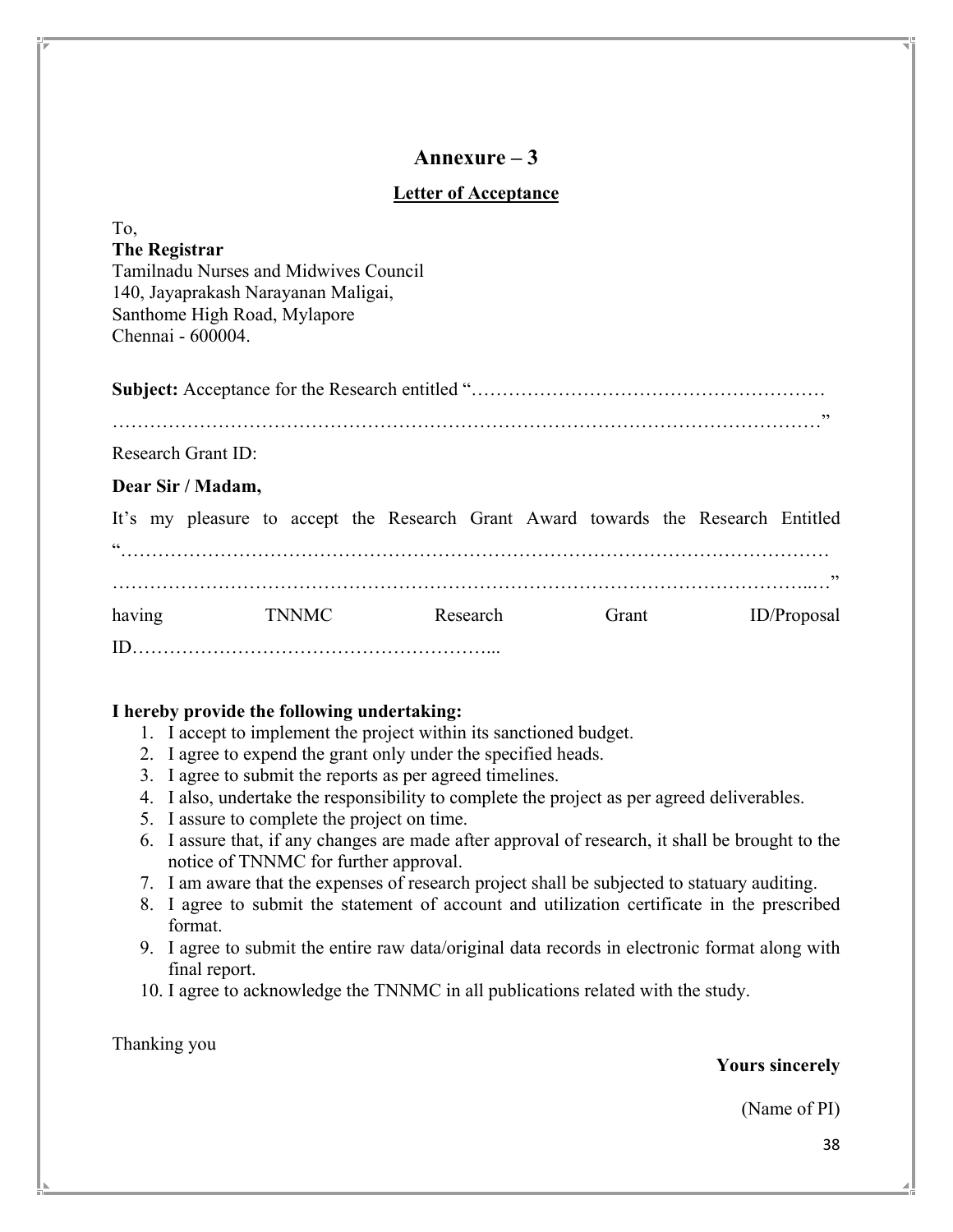# **Format for submission of Inception Report**

| Name of the Principal Investigator  |                                            |
|-------------------------------------|--------------------------------------------|
| Name of the Co-Investigator         |                                            |
| <b>Research Grant ID</b>            |                                            |
| <b>Project Duration</b>             |                                            |
| <b>Title of the Project</b>         |                                            |
| <b>Research objectives</b>          |                                            |
| <b>Ethical Consideration</b>        |                                            |
| <b>Research Implementation Plan</b> |                                            |
| <b>Changes in Project Team</b>      |                                            |
| <b>Potential Consideration</b>      |                                            |
|                                     |                                            |
|                                     | <b>Signature of Principal Investigator</b> |
| <b>Remarks</b>                      |                                            |
|                                     |                                            |
|                                     |                                            |
|                                     |                                            |
|                                     |                                            |
|                                     | <b>Signature of RAB</b>                    |
|                                     |                                            |
|                                     | <b>Signature of Registrar</b>              |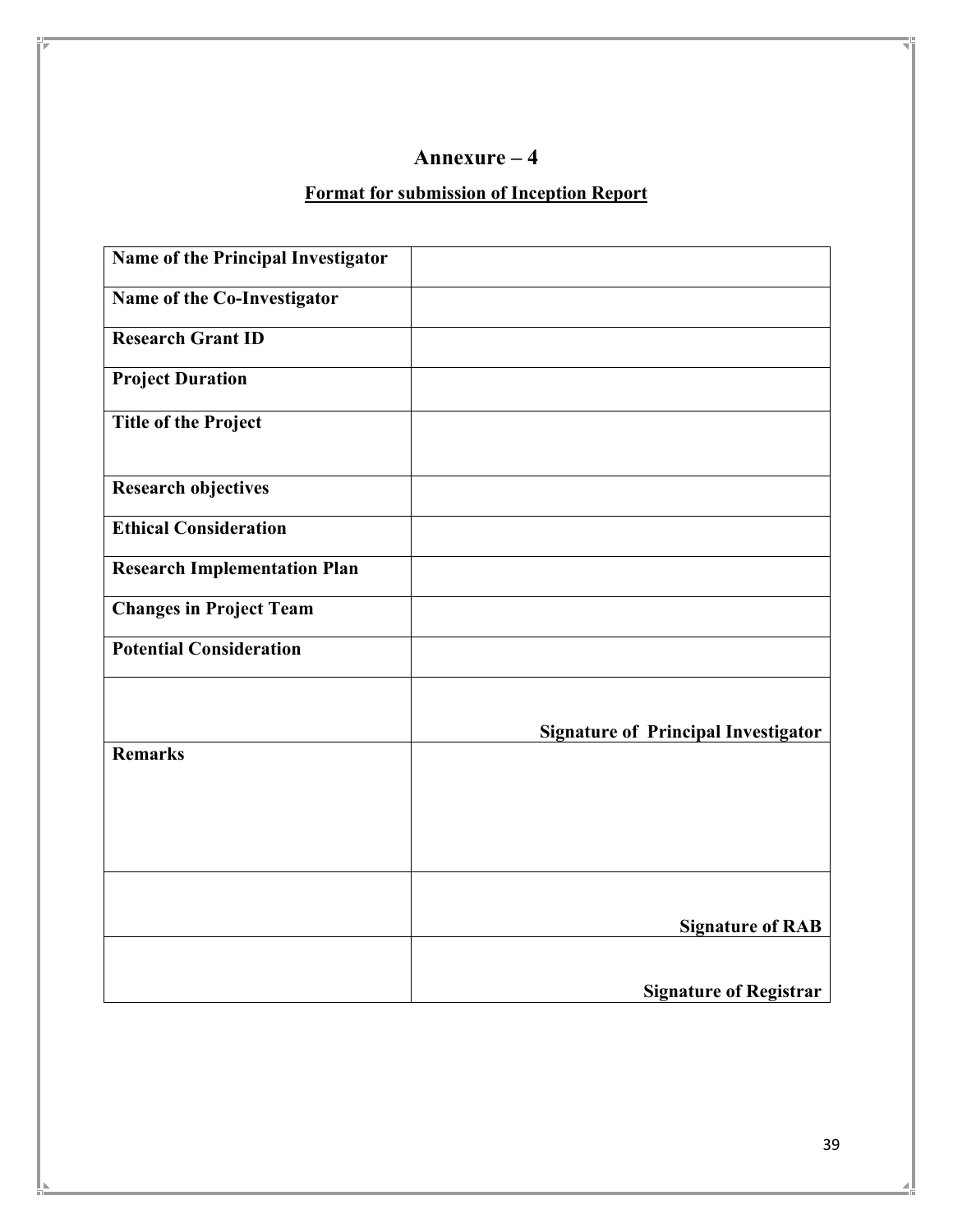# **Format for submission of Pilot Study Report**

| Name of the Principal Investigator                |                                                |
|---------------------------------------------------|------------------------------------------------|
| Name of the Co-Investigator                       |                                                |
| <b>Title of the Project</b>                       |                                                |
| <b>Research Grant ID</b>                          |                                                |
| <b>Project Duration</b>                           |                                                |
| <b>Research objectives</b>                        |                                                |
| <b>Research Methodology</b>                       |                                                |
| <b>Pilot study Findings</b>                       |                                                |
| <b>Reliability of the Tool</b>                    |                                                |
| Recommended changes in the Study /<br><b>Tool</b> |                                                |
|                                                   |                                                |
|                                                   | <b>Signature of the Principal Investigator</b> |
| <b>Remarks</b>                                    |                                                |
|                                                   |                                                |
|                                                   |                                                |
|                                                   |                                                |
|                                                   | <b>Signature of RAB</b>                        |
|                                                   |                                                |
|                                                   | <b>Signature of Registrar</b>                  |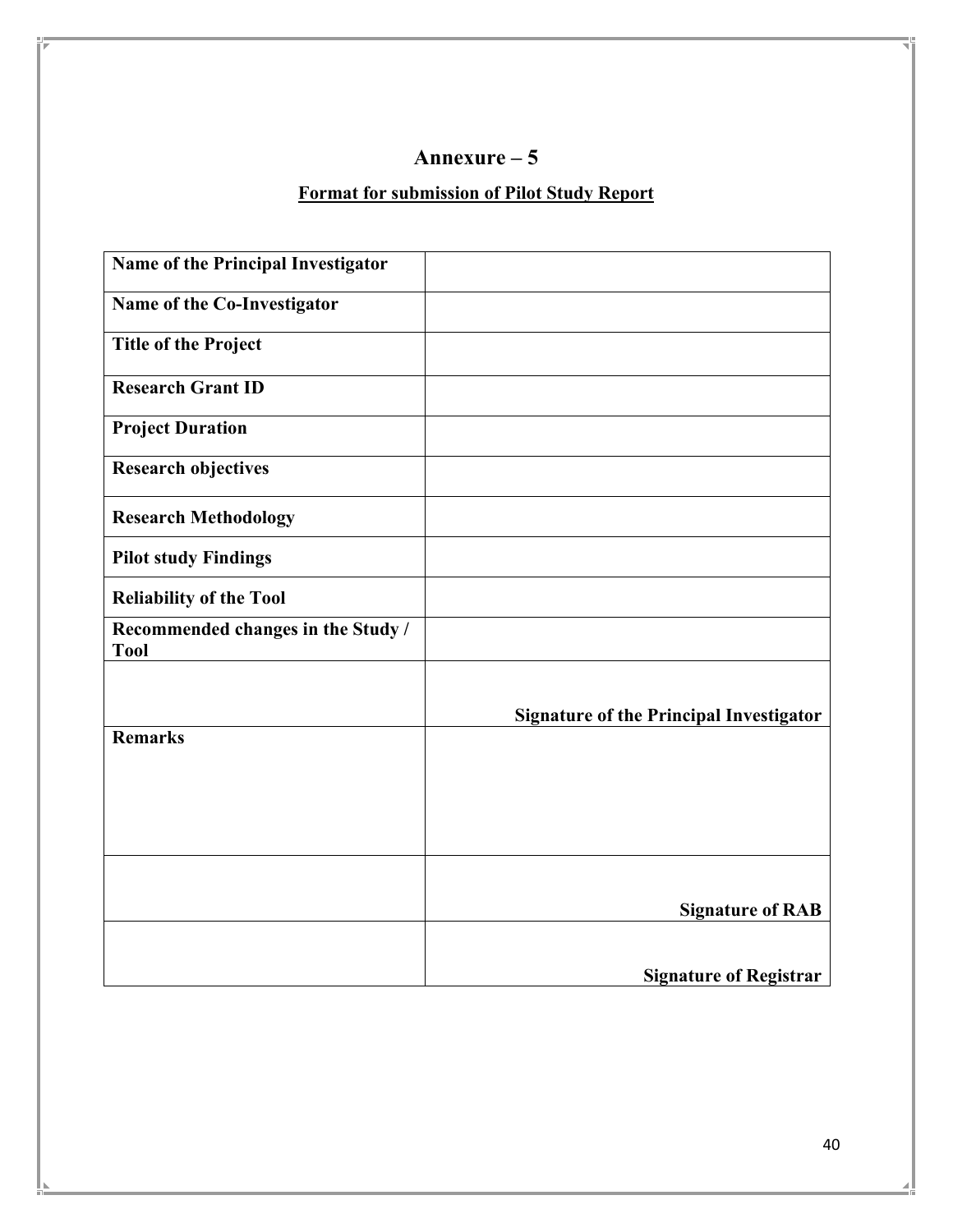# **Guidelines for submission of Draft Report/ Final report**

| S.No                    | <b>Particulars</b>               | <b>No. of Pages</b>    |
|-------------------------|----------------------------------|------------------------|
| $\mathbf{1}$            | <b>Cover page</b>                |                        |
| $\boldsymbol{2}$        | Acknowledgement                  |                        |
| $\overline{3}$          | Table of contents                |                        |
| $\overline{\mathbf{4}}$ | <b>List of Tables</b>            |                        |
| 5                       | <b>List of Figures</b>           |                        |
| 6                       | <b>Abbreviations</b>             |                        |
| $\overline{7}$          | <b>Introduction</b>              | 3-4 Pages              |
|                         | Background of the study          |                        |
|                         | Need for the study               |                        |
|                         | State of the Problem             |                        |
|                         | Research objectives              |                        |
|                         | Research Hypothesis/ Assumptions |                        |
|                         | Operational definitions          |                        |
| 8                       | <b>Review of literature</b>      | 3 - 4 Pages            |
| 9                       | <b>Research methodology</b>      | $\overline{2-3}$ Pages |
|                         | Research design                  |                        |
|                         | Research setting                 |                        |
|                         | <b>Target Population</b>         |                        |
|                         | Sample size                      |                        |
|                         | Sampling technique               |                        |
|                         | Sampling criteria                |                        |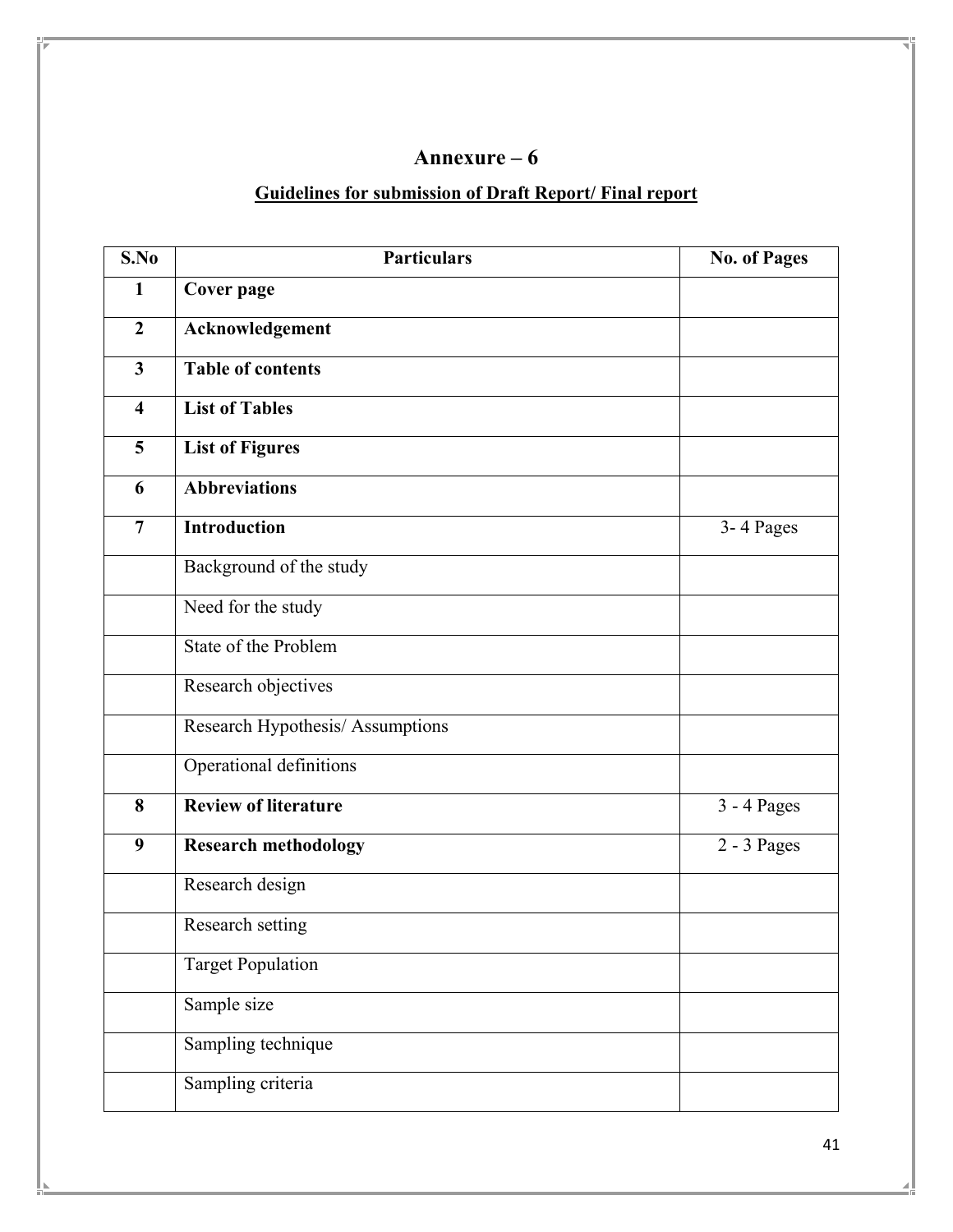|    | Limitations                                       |               |
|----|---------------------------------------------------|---------------|
|    | <b>Research Tools</b>                             |               |
|    | Data collection method                            |               |
| 10 | Data Analysis & findings (Either table or figure) | $5 - 6$ Pages |
| 11 | <b>Discussion</b>                                 | 3 -4 Pages    |
| 12 | <b>Recommendations / Implications</b>             | $1 - 2$ page  |
| 13 | <b>Conclusion</b>                                 | $1 - 2$ page  |
| 14 | <b>Bibliography: (2 pages)</b>                    | 2 Pages       |
| 15 | <b>Appendices</b>                                 |               |
|    | Minimum No. of Pages: 20                          |               |
|    | Maximum No. of Pages:27                           |               |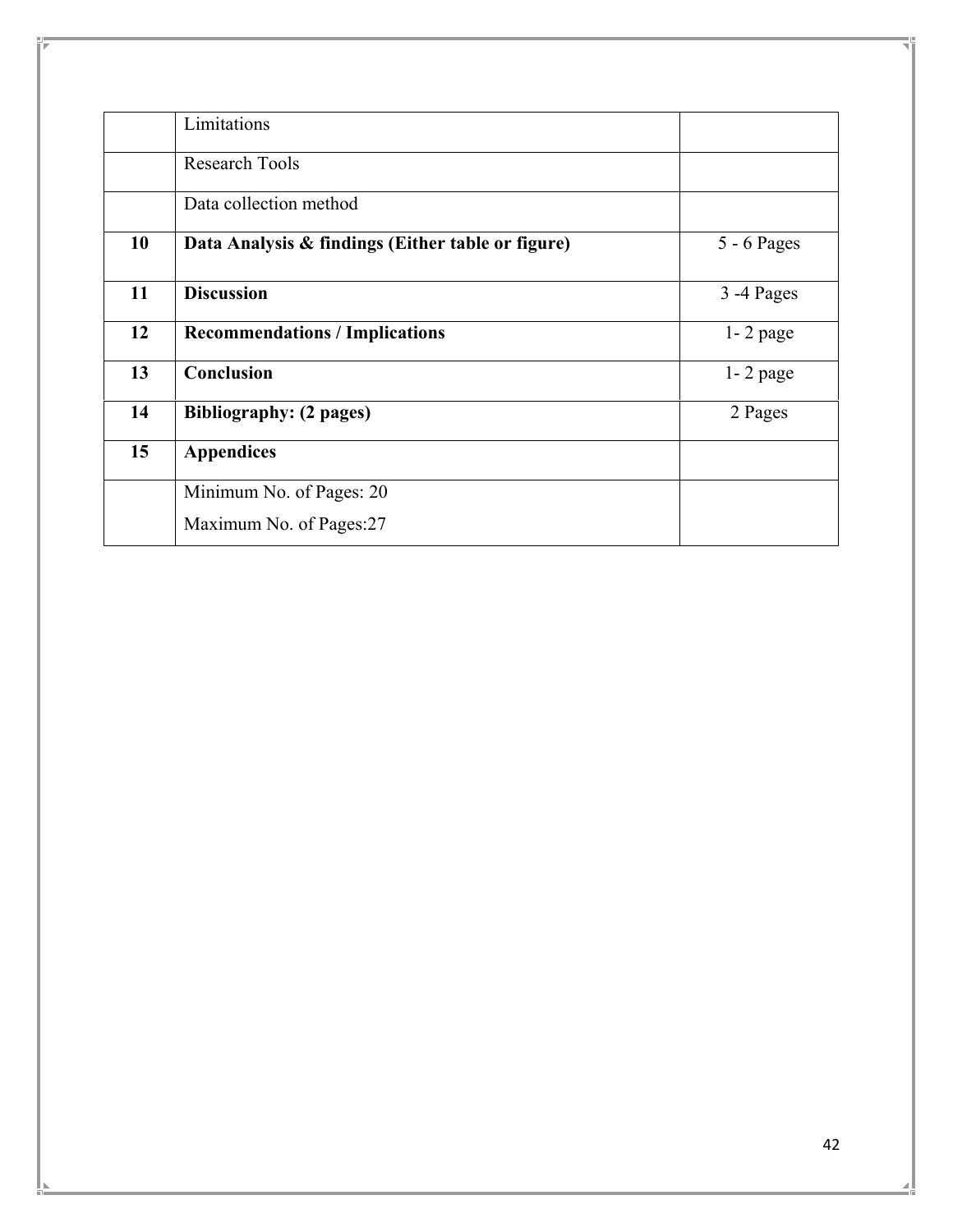# **Utilization Certificate**

| Name of the Principal Investigator: |  |
|-------------------------------------|--|
| <b>Research Grant ID:</b>           |  |
| Title of the study:                 |  |
|                                     |  |

| for which it was sanctioned. |  |
|------------------------------|--|

**Signature of the Principal Investigator**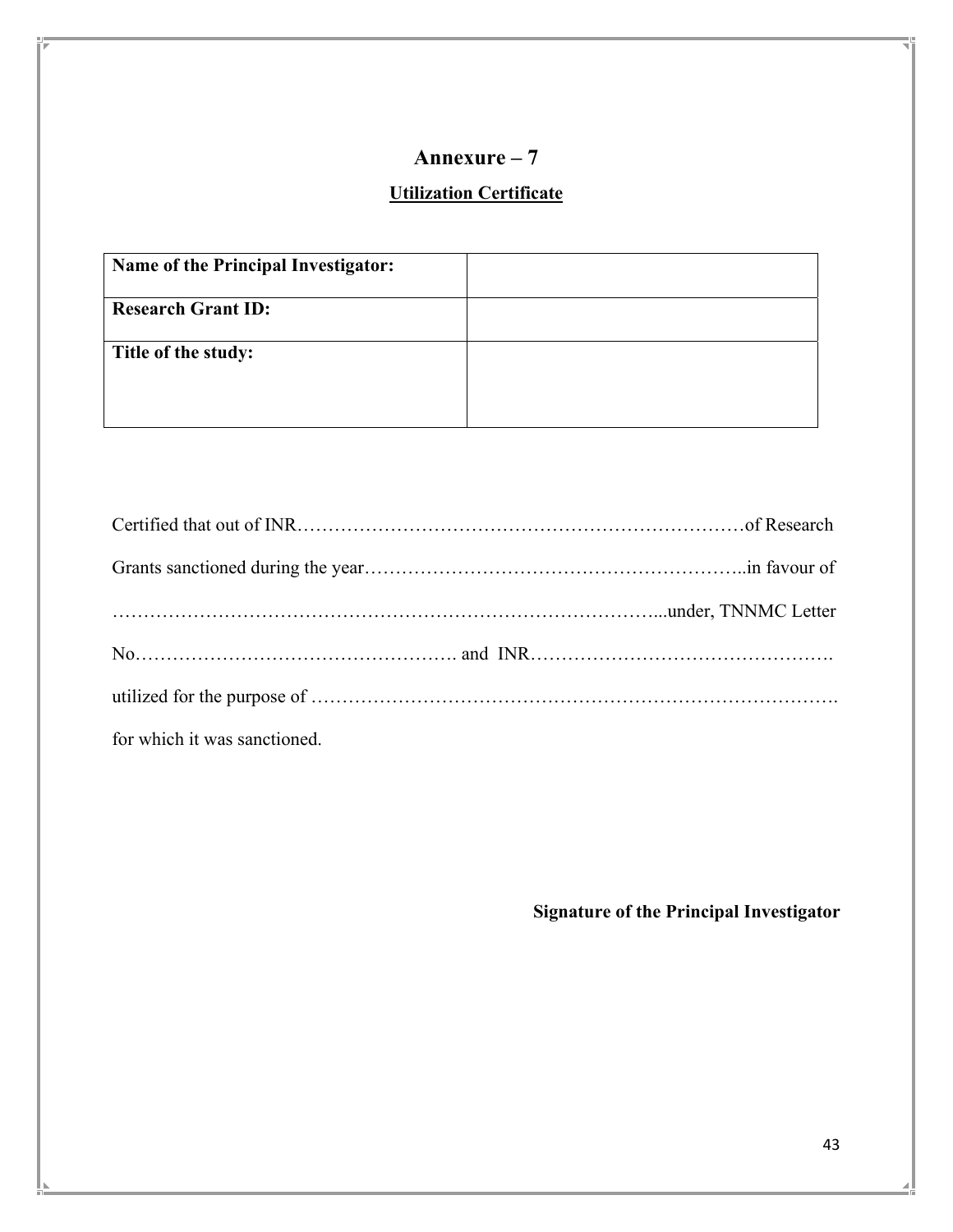## **Extension of Research Project**

| <b>Name</b>                      |                                            |
|----------------------------------|--------------------------------------------|
| <b>Title of the Study</b>        |                                            |
| <b>Research Grant ID</b>         |                                            |
| <b>Approved Project Duration</b> |                                            |
| From                             |                                            |
| T <sub>o</sub>                   |                                            |
| Current status of the project    |                                            |
| <b>Reason for Extension</b>      |                                            |
| <b>Grant Amount</b>              |                                            |
| <b>Unspent Amount</b>            |                                            |
| <b>Proposed Timeline</b>         |                                            |
| <b>Recommendation by Mentor</b>  |                                            |
|                                  |                                            |
|                                  | <b>Signature of Principal Investigator</b> |
|                                  |                                            |
|                                  | <b>Signature of Co- Investigator</b>       |
| Date of Approval                 |                                            |
| <b>Approved Timeline by RAB</b>  |                                            |
|                                  |                                            |